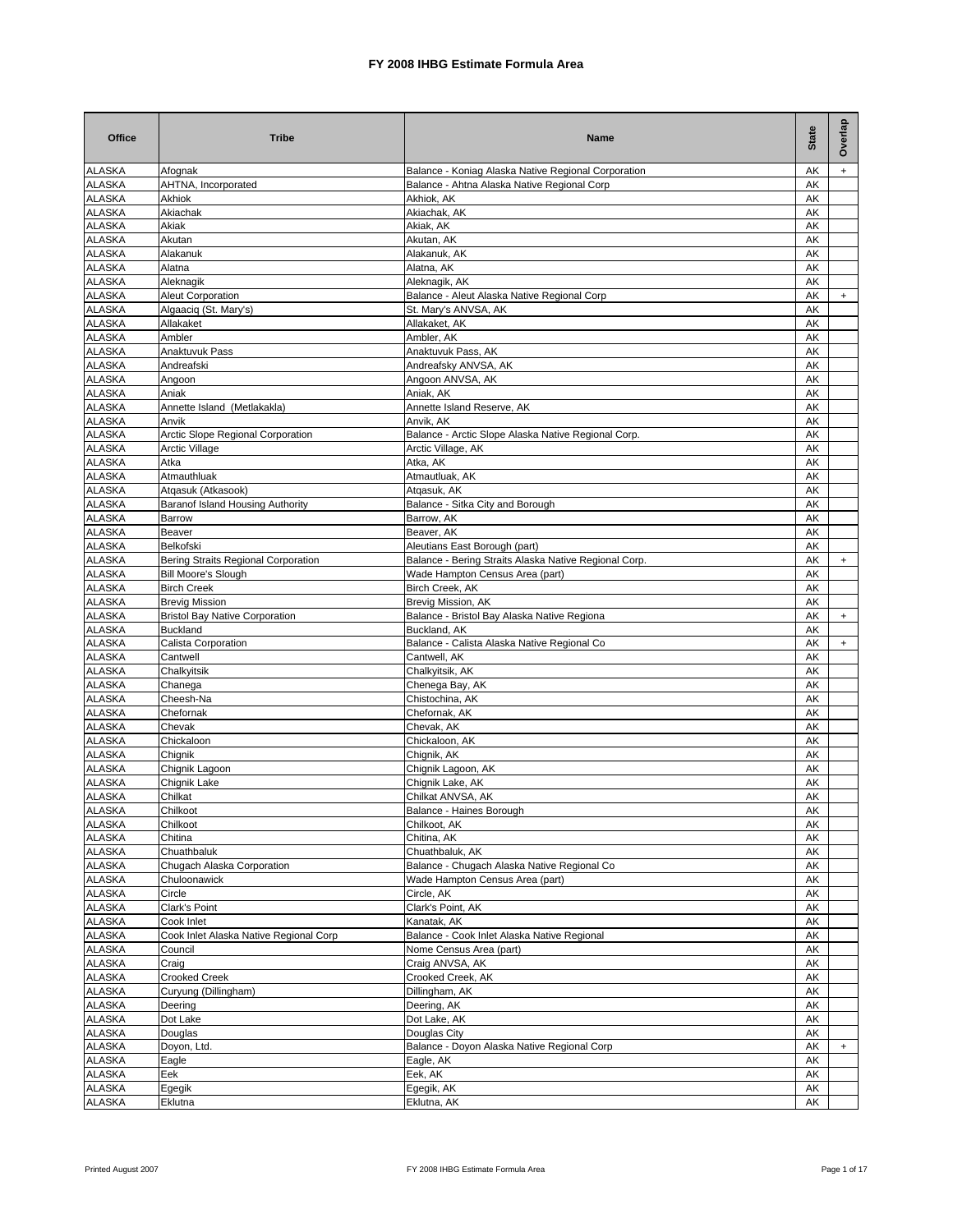| <b>Office</b>                  | <b>Tribe</b>                          | Name                                                                  | <b>State</b> | Overlap   |
|--------------------------------|---------------------------------------|-----------------------------------------------------------------------|--------------|-----------|
| <b>ALASKA</b>                  | Ekuk                                  | Dillingham Census Area (part)                                         | AK           |           |
| <b>ALASKA</b>                  | Ekwok                                 | Ekwok, AK                                                             | AK           |           |
| <b>ALASKA</b>                  | Elim                                  | Balance - Nome Census Area                                            | AK           | $+$       |
| <b>ALASKA</b><br><b>ALASKA</b> | Emmonak<br>Evansville (Bettles Field) | Emmonak, AK<br>Evansville, AK                                         | AΚ<br>AΚ     |           |
| <b>ALASKA</b>                  | Eyak                                  | City of Cordova                                                       | AΚ           |           |
| <b>ALASKA</b>                  | Eyak                                  | Eyak ANVSA, AK                                                        | AΚ           |           |
| <b>ALASKA</b>                  | False Pass                            | False Pass, AK                                                        | AΚ           |           |
| <b>ALASKA</b>                  | Fort Yukon                            | Fort Yukon, AK                                                        | AΚ           |           |
| <b>ALASKA</b>                  | Gakona                                | Gakona ANVSA, AK                                                      | AK           |           |
| <b>ALASKA</b>                  | Galena                                | Galena, AK                                                            | AK           |           |
| <b>ALASKA</b><br><b>ALASKA</b> | Gambell<br>Georgetown                 | Gambell, AK<br>Georgetown, AK                                         | AK<br>AK     |           |
| <b>ALASKA</b>                  | Golovin (Chinik)                      | Golovin, AK                                                           | AK           |           |
| <b>ALASKA</b>                  | Goodnews Bay                          | Goodnews Bay, AK                                                      | AK           |           |
| <b>ALASKA</b>                  | Grayling                              | Grayling, AK                                                          | AK           |           |
| <b>ALASKA</b>                  | Gulkana                               | Gulkana, AK                                                           | AK           |           |
| <b>ALASKA</b>                  | Hamilton                              | Wade Hampton Census Area (part)                                       | AΚ           |           |
| <b>ALASKA</b>                  | <b>Healy Lake</b>                     | Healy Lake, AK                                                        | AΚ           |           |
| <b>ALASKA</b>                  | <b>Holy Cross</b>                     | Holy Cross, AK                                                        | AΚ           |           |
| <b>ALASKA</b><br><b>ALASKA</b> | Hoonah<br>Hooper Bay                  | Hoonah, AK<br>Hooper Bay, AK                                          | AK<br>AK     |           |
| <b>ALASKA</b>                  | Hughes                                | Hughes, AK                                                            | AΚ           |           |
| <b>ALASKA</b>                  | Huslia                                | Huslia, AK                                                            | AK           |           |
| <b>ALASKA</b>                  | Hydaburg                              | Hydaburg, AK                                                          | AK           |           |
| <b>ALASKA</b>                  | Igiugig                               | Igiugig, AK                                                           | AK           |           |
| <b>ALASKA</b>                  | Iliamna                               | Iliamna, AK                                                           | AK           |           |
| <b>ALASKA</b>                  | Inalik (Diomede)                      | Inalik. AK                                                            | AK           |           |
| <b>ALASKA</b>                  | Iqurmuit (Russian Mission)            | Russian Mission, AK                                                   | AΚ           |           |
| <b>ALASKA</b><br><b>ALASKA</b> | Ivanof Bay<br>Kaguyak                 | Ivanof Bay, AK<br>Balance - Koniag Alaska Native Regional Corporation | AΚ<br>AΚ     | $+$       |
| <b>ALASKA</b>                  | Kake                                  | Kake ANVSA, AK                                                        | AΚ           |           |
| <b>ALASKA</b>                  | Kaktovik                              | Kaktovik, AK                                                          | AΚ           |           |
| <b>ALASKA</b>                  | Kalskag                               | Kalskag, AK                                                           | AK           |           |
| <b>ALASKA</b>                  | Kaltag                                | Kaltag, AK                                                            | AΚ           |           |
| <b>ALASKA</b>                  | Karluk                                | Karluk, AK                                                            | AK           |           |
| <b>ALASKA</b>                  | Kasigluk                              | Kasigluk, AK                                                          | AK           |           |
| <b>ALASKA</b><br><b>ALASKA</b> | Kassan<br>Kenaitze                    | Kasaan ANVSA, AK<br>Kenaitze, AK                                      | AK<br>AK     |           |
| <b>ALASKA</b>                  | Ketchikan                             | Balance - Ketchikan Gateway Borough                                   | AK           |           |
| <b>ALASKA</b>                  | Kiana                                 | Kiana, AK                                                             | AK           |           |
| <b>ALASKA</b>                  | King Cove Agdaagux                    | King Cove, AK                                                         | AK           |           |
| <b>ALASKA</b>                  | King Island                           | Balance - Nome Census Area                                            | AK           | $\ddot{}$ |
| <b>ALASKA</b>                  | King Salmon                           | Balance - Bristol Bay Alaska Native Regional Corporation              | AK           | $+$       |
| <b>ALASKA</b>                  | Kipnuk                                | Kipnuk, AK                                                            | AK           |           |
| <b>ALASKA</b>                  | Kivalina                              | Kivalina, AK<br>Klawock ANVSA, AK                                     | AK           |           |
| ALASKA<br><b>ALASKA</b>        | Klawock<br>Kluti Kaah (Copper Center) | Copper Center, AK                                                     | AK<br>AK     |           |
| <b>ALASKA</b>                  | Knik                                  | Knik ANVSA, AK                                                        | AK           |           |
| <b>ALASKA</b>                  | Kobuk                                 | Kobuk, AK                                                             | AK           |           |
| <b>ALASKA</b>                  | Kokhanok                              | Kokhanok, AK                                                          | AK           |           |
| <b>ALASKA</b>                  | Koliganek                             | New Koliganek, AK                                                     | AK           |           |
| <b>ALASKA</b>                  | Kongiganak                            | Kongiganak, AK                                                        | AK           |           |
| <b>ALASKA</b>                  | Koniag, Incorporated                  | Balance - Koniag Alaska Native Regional Corporation                   | AΚ           | $\ddot{}$ |
| <b>ALASKA</b>                  | Kotlik                                | Kotlik, AK                                                            | AK           |           |
| <b>ALASKA</b><br><b>ALASKA</b> | Kotzebue                              | Kotzebue, AK<br>Koyuk, AK                                             | AΚ<br>АK     |           |
| <b>ALASKA</b>                  | Koyuk<br>Koyukuk                      | Koyukuk, AK                                                           | AK           |           |
| <b>ALASKA</b>                  | Kwethluk                              | Kwethluk, AK                                                          | AK           |           |
| <b>ALASKA</b>                  | Kwigillingok                          | Kwigillingok, AK                                                      | AK           |           |
| <b>ALASKA</b>                  | Kwinhagak (Quinhagak)                 | Kwinhagak, AK                                                         | AK           |           |
| <b>ALASKA</b>                  | Larsen Bay                            | Larsen Bay, AK                                                        | AK           |           |
| <b>ALASKA</b>                  | Lesnoi (Woody Island)                 | Balance - Koniag Alaska Native Regional Corporation                   | AK           | $+$       |
| <b>ALASKA</b>                  | Levelock                              | Levelock, AK                                                          | AK           |           |
| <b>ALASKA</b><br><b>ALASKA</b> | Lime Village<br>Lower.Kalskag         | Bethel Census Area (part)<br>Lower Kalskag, AK                        | AK<br>AK     |           |
| <b>ALASKA</b>                  | Manley Hot Springs                    | Manley Hot Springs, AK                                                | AΚ           |           |
| <b>ALASKA</b>                  | Manokotak                             | Manokotak, AK                                                         | AK           |           |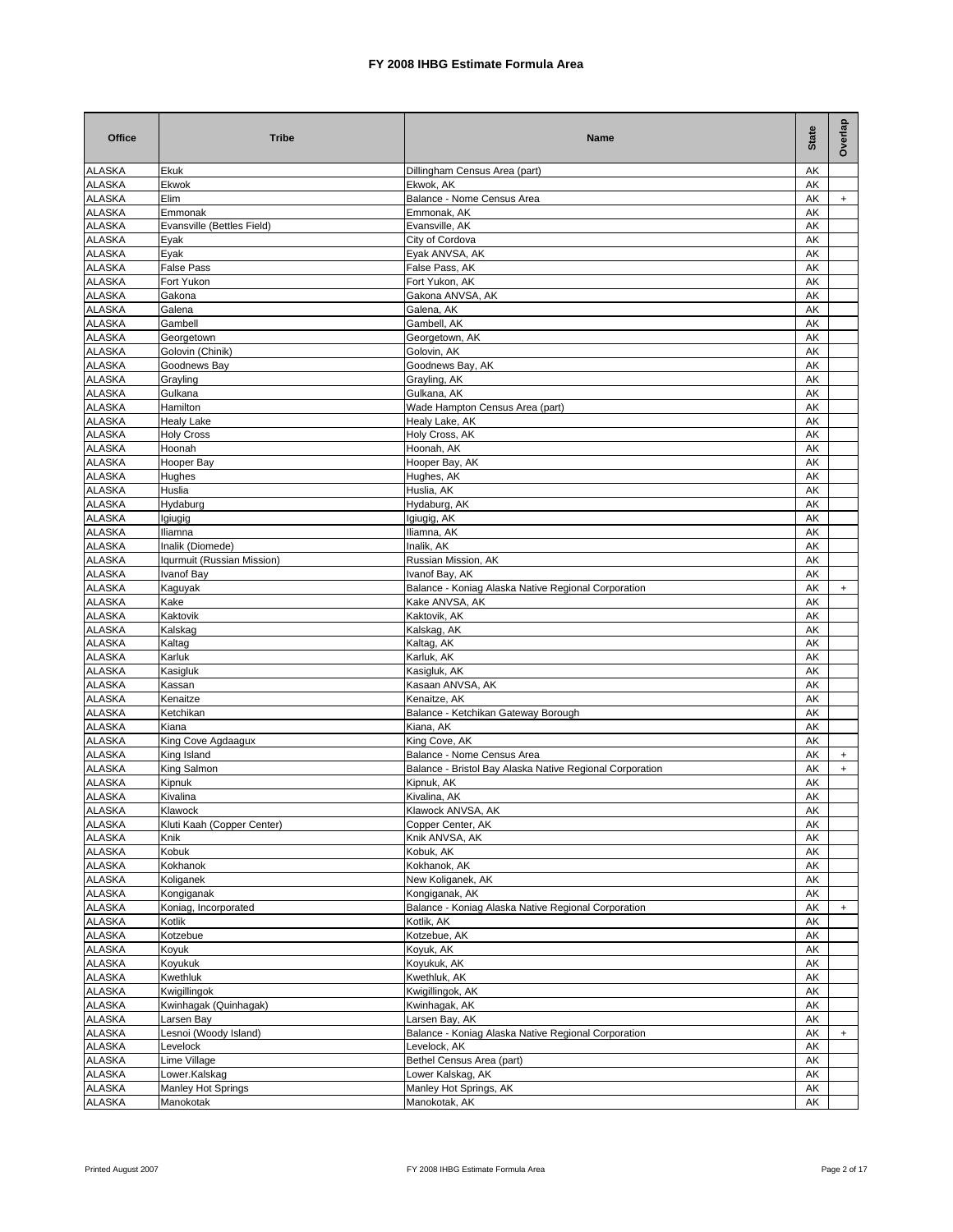| <b>Office</b>                  | <b>Tribe</b>                                      | Name                                                        | <b>State</b>     | Overlap |
|--------------------------------|---------------------------------------------------|-------------------------------------------------------------|------------------|---------|
| <b>ALASKA</b>                  | Marshall                                          | Marshall, AK                                                | AK               |         |
| <b>ALASKA</b>                  | Mary's Igloo                                      | Nome Census Area (part)                                     | AΚ               |         |
| <b>ALASKA</b>                  | McGrath                                           | McGrath, AK                                                 | AK               |         |
| <b>ALASKA</b>                  | Mekoryuk                                          | Mekoryuk, AK                                                | AK               |         |
| <b>ALASKA</b>                  | Mentasta                                          | Mentasta Lake, AK                                           | AΚ               |         |
| <b>ALASKA</b>                  | Minto                                             | Minto, AK                                                   | AK               |         |
| <b>ALASKA</b>                  | Mountain Village (Asa'Carsarmiut)                 | Mountain Village, AK                                        | AΚ               |         |
| <b>ALASKA</b><br><b>ALASKA</b> | Naknek                                            | Naknek, AK                                                  | AK<br>AK         |         |
| <b>ALASKA</b>                  | <b>NANA Corporation</b><br>Nanwelek (English Bay) | Balance - NANA Alaska Native Regional Corpo<br>Nanwalek, AK | AΚ               |         |
| <b>ALASKA</b>                  | Napaimute                                         | Bethel Census Area (part)                                   | AΚ               |         |
| <b>ALASKA</b>                  | Napakiak                                          | Napakiak, AK                                                | AΚ               |         |
| <b>ALASKA</b>                  | Napaskiak                                         | Napaskiak, AK                                               | AΚ               |         |
| <b>ALASKA</b>                  | Nelson Lagoon                                     | Nelson Lagoon, AK                                           | AK               |         |
| <b>ALASKA</b>                  | Nenana                                            | Nenana, AK                                                  | AΚ               |         |
| <b>ALASKA</b>                  | <b>New Stuyahok</b>                               | New Stuyahok, AK                                            | AK               |         |
| <b>ALASKA</b>                  | Newhalen                                          | Newhalen, AK                                                | AK               |         |
| <b>ALASKA</b>                  | Newtok                                            | Newtok, AK                                                  | AK               |         |
| <b>ALASKA</b>                  | Nightmute                                         | Nightmute, AK                                               | AK               |         |
| <b>ALASKA</b>                  | Nikolai                                           | Nikolai, AK                                                 | AK               |         |
| <b>ALASKA</b>                  | Nikolski                                          | Nikolski, AK                                                | AK               |         |
| <b>ALASKA</b>                  | Ninilchik                                         | Ninilchik, AK                                               | AK               |         |
| <b>ALASKA</b>                  | Noatak                                            | Noatak, AK                                                  | AK               |         |
| <b>ALASKA</b>                  | Nome                                              | Balance - Nome Census Area                                  | AΚ               | $+$     |
| <b>ALASKA</b>                  | Nondalton                                         | Nondalton, AK                                               | AK               |         |
| <b>ALASKA</b>                  | Noorvik                                           | Noorvik, AK                                                 | AK               |         |
| <b>ALASKA</b>                  | Northway                                          | Balance - Doyon Alaska Native Regional Corp                 | AK               | $+$     |
| <b>ALASKA</b><br><b>ALASKA</b> | Northway                                          | Northway, AK                                                | AK<br>AK         | $+$     |
| <b>ALASKA</b>                  | Nuiqsut<br>Nulato                                 | Nuigsut, AK<br>Nulato, AK                                   | AK               |         |
| <b>ALASKA</b>                  | Nunapitchuk                                       | Nunapitchuk, AK                                             | AK               |         |
| <b>ALASKA</b>                  | Ohogamiut                                         | Wade Hampton Census Area (part)                             | AK               |         |
| <b>ALASKA</b>                  | Old Harbor                                        | Old Harbor, AK                                              | AK               |         |
| <b>ALASKA</b>                  | Orutsararmuit (Bethel)                            | Bethel, AK                                                  | AK               |         |
| <b>ALASKA</b>                  | Oscarville                                        | Oscarville, AK                                              | AK               |         |
| <b>ALASKA</b>                  | Ouzinkie                                          | Ouzinkie, AK                                                | AΚ               |         |
| <b>ALASKA</b>                  | Paimiut                                           | Wade Hampton Census Area (part)                             | AΚ               |         |
| <b>ALASKA</b>                  | Pauloff Harbor Village                            | Balance - Aleut Alaska Native Regional Corporation          | AK               | $+$     |
| <b>ALASKA</b>                  | Pedro Bay                                         | Pedro Bay, AK                                               | AK               |         |
| <b>ALASKA</b>                  | Perryville                                        | Perryville, AK                                              | AK               |         |
| <b>ALASKA</b>                  | Petersburg                                        | Petersburg Census Area                                      | AK               |         |
| <b>ALASKA</b>                  | <b>Pilot Point</b>                                | Pilot Point ANVSA, AK                                       | AK               |         |
| <b>ALASKA</b>                  | <b>Pilot Station</b>                              | Pilot Station, AK                                           | AK               |         |
| <b>ALASKA</b>                  | Pitka's Point                                     | Pitkas Point, AK                                            | AK               |         |
| <b>ALASKA</b>                  | Platinum                                          | Platinum, AK                                                | AK               |         |
| <b>ALASKA</b><br><b>ALASKA</b> | Point Hope                                        | Point Hope, AK                                              | AK               |         |
| <b>ALASKA</b>                  | Point Lay<br>Port Graham                          | Point Lay, AK<br>Port Graham, AK                            | ${\sf AK}$<br>AK |         |
| <b>ALASKA</b>                  | Port Heiden                                       | Port Heiden, AK                                             | AK               |         |
| <b>ALASKA</b>                  | Port Lions                                        | Port Lions, AK                                              | AK               |         |
| <b>ALASKA</b>                  | Portage Creek                                     | Portage Creek, AK                                           | AK               |         |
| <b>ALASKA</b>                  | Qagan Tayagungin (Sand Point)                     | Sand Point, AK                                              | AK               |         |
| <b>ALASKA</b>                  | Qawalangin (Unalaska)                             | Unalaska, AK                                                | AK               |         |
| <b>ALASKA</b>                  | Rampart                                           | Rampart, AK                                                 | AK               |         |
| <b>ALASKA</b>                  | Red Devil                                         | Red Devil, AK                                               | AK               |         |
| <b>ALASKA</b>                  | Ruby                                              | Ruby, AK                                                    | AK               |         |
| <b>ALASKA</b>                  | Saint George                                      | St. George, AK                                              | AK               |         |
| <b>ALASKA</b>                  | Saint Michael                                     | St. Michael, AK                                             | AK               |         |
| <b>ALASKA</b>                  | Saint Paul                                        | St. Paul ANVSA, AK                                          | AK               |         |
| <b>ALASKA</b>                  | Salamatoff                                        | Salamatof, AK                                               | AK               |         |
| <b>ALASKA</b>                  | Savoonga                                          | Savoonga, AK                                                | АK               |         |
| <b>ALASKA</b>                  | Saxman                                            | Saxman, AK                                                  | AK               |         |
| <b>ALASKA</b>                  | Scammon Bay                                       | Scammon Bay, AK                                             | АK               |         |
| <b>ALASKA</b>                  | Selawik                                           | Selawik, AK                                                 | AK               |         |
| <b>ALASKA</b>                  | Seldovia                                          | Seldovia, AK                                                | AK               |         |
| <b>ALASKA</b>                  | Shageluk                                          | Shageluk, AK                                                | AK               |         |
| <b>ALASKA</b>                  | Shaktoolik                                        | Shaktoolik, AK                                              | AK               |         |
| <b>ALASKA</b>                  | Sheldon's Point                                   | Nunam Iqua, AK                                              | AK               |         |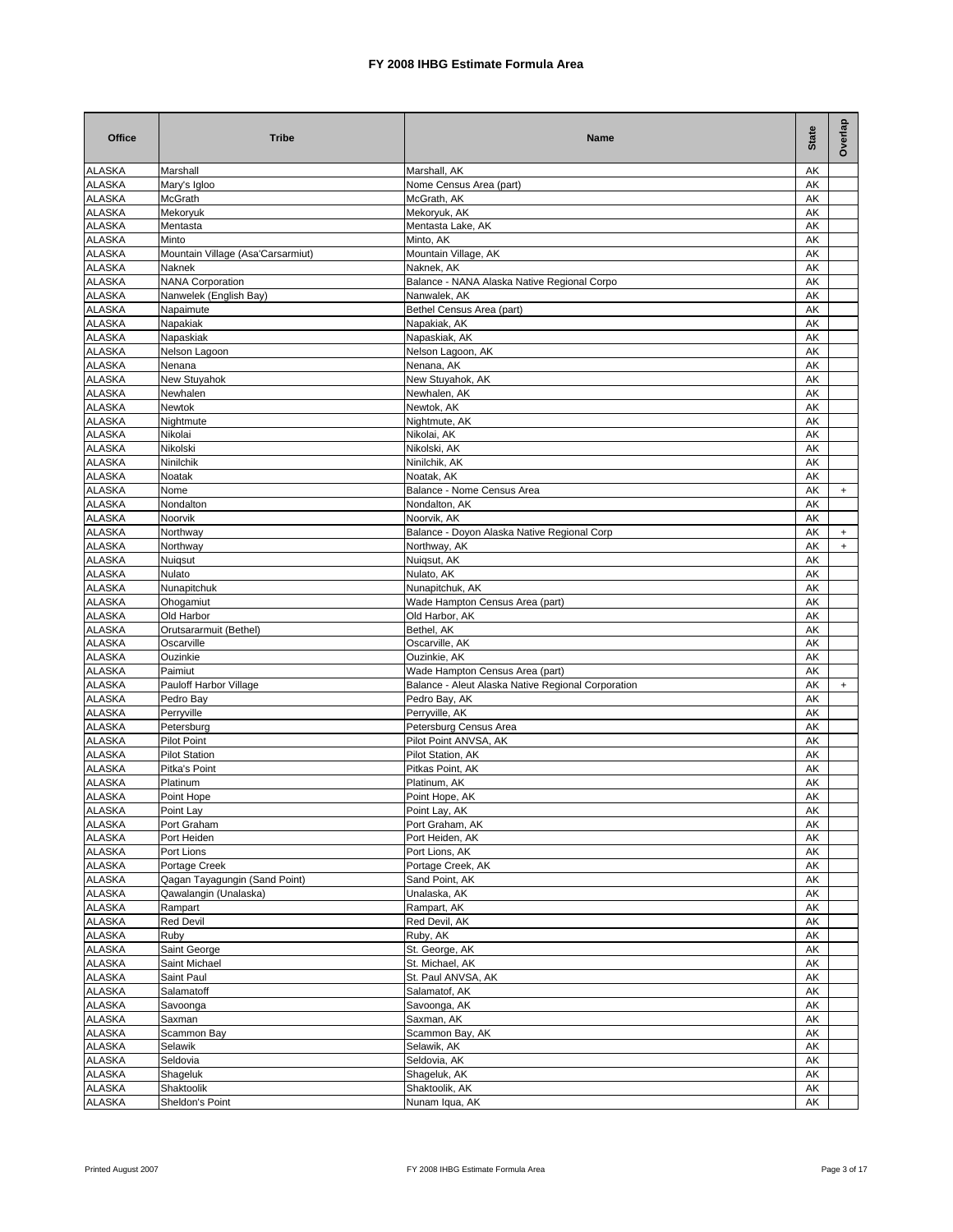| Office        | <b>Tribe</b>                     | <b>Name</b>                                          | <b>State</b> | Overlap   |
|---------------|----------------------------------|------------------------------------------------------|--------------|-----------|
| <b>ALASKA</b> | Shishmaref                       | Shishmaref, AK                                       | AK           |           |
| <b>ALASKA</b> | Shungnak                         | Shungnak, AK                                         | AK           |           |
| <b>ALASKA</b> | Skagway                          | Balance - Skagway-Hoonah-Angoon Census Area          | AK           |           |
| <b>ALASKA</b> | Sleetmute                        | Sleetmute, AK                                        | AK           |           |
| <b>ALASKA</b> | Solomon                          | Solomon, AK                                          | AK           |           |
| <b>ALASKA</b> | South Naknek                     | South Naknek, AK                                     | AK           |           |
| <b>ALASKA</b> | <b>Stebbins</b>                  | Stebbins, AK                                         | AK           |           |
| <b>ALASKA</b> | <b>Stevens Village</b>           | Stevens Village, AK                                  | AK           |           |
| <b>ALASKA</b> | <b>Stony River</b>               | Stony River, AK                                      | AK           |           |
| <b>ALASKA</b> | Sun'aq Tribe of Kodiak           | Balance - Koniag Alaska Native Regional Corporation  | AK           | $\ddot{}$ |
| <b>ALASKA</b> | Takotna                          | Takotna, AK                                          | AK           |           |
| <b>ALASKA</b> | Tanacross                        | Tanacross, AK                                        | AK           |           |
| <b>ALASKA</b> | Tanana                           | Tanana, AK                                           | AK           |           |
| <b>ALASKA</b> | <b>Tatitlek</b>                  | Tatitlek, AK                                         | AK           |           |
| <b>ALASKA</b> | Tazlina                          | Tazlina, AK                                          | AK           |           |
| <b>ALASKA</b> | Telida                           | Telida, AK                                           | AK           |           |
| <b>ALASKA</b> | Teller                           | Teller, AK                                           | AK           |           |
| <b>ALASKA</b> | Tetlin                           | Tetlin, AK                                           | AK           |           |
| <b>ALASKA</b> | Tlingit-Haida Central Council    | Balance - Sealaska Alaska Native Regional C          | AK           |           |
| <b>ALASKA</b> | Togiak                           | Togiak, AK                                           | AK           |           |
| <b>ALASKA</b> | Toksook Bay Nunakauyarmuit Tribe | Toksook Bay, AK                                      | AK           |           |
| <b>ALASKA</b> | Tuluksak                         | Tuluksak, AK                                         | AK           |           |
| <b>ALASKA</b> | Tuntutuliak                      | Tuntutuliak, AK                                      | AK           |           |
| <b>ALASKA</b> | Tununak                          | Tununak, AK                                          | AK           |           |
| <b>ALASKA</b> | Twin Hills                       | Twin Hills, AK                                       | AK           |           |
| <b>ALASKA</b> | Tyonek                           | Tyonek, AK                                           | AK           |           |
| <b>ALASKA</b> | Ugashik                          | Ugashik, AK                                          | AK           |           |
| <b>ALASKA</b> | Umkumiute                        | Balance - Calista Alaska Native Regional Corporation | AK           | $+$       |
| <b>ALASKA</b> | Unalakleet                       | Unalakleet, AK                                       | AK           |           |
| <b>ALASKA</b> | Unga                             | Balance - Aleut Alaska Native Regional Corporation   | AK           | $+$       |
| <b>ALASKA</b> | Venetie                          | Balance Doyon Alaska Native Regional Corporation     | AK           | $\ddot{}$ |
| <b>ALASKA</b> | Wainwright                       | Wainwright, AK                                       | AK           |           |
| <b>ALASKA</b> | Wales                            | Wales, AK                                            | AK           |           |
| <b>ALASKA</b> | White Mountain                   | White Mountain, AK                                   | AK           |           |
| <b>ALASKA</b> | Wrangell                         | <b>Wrangell Census Area</b>                          | AK           |           |
| <b>ALASKA</b> | Yakutat                          | Yakutat ANVSA, AK                                    | AK           |           |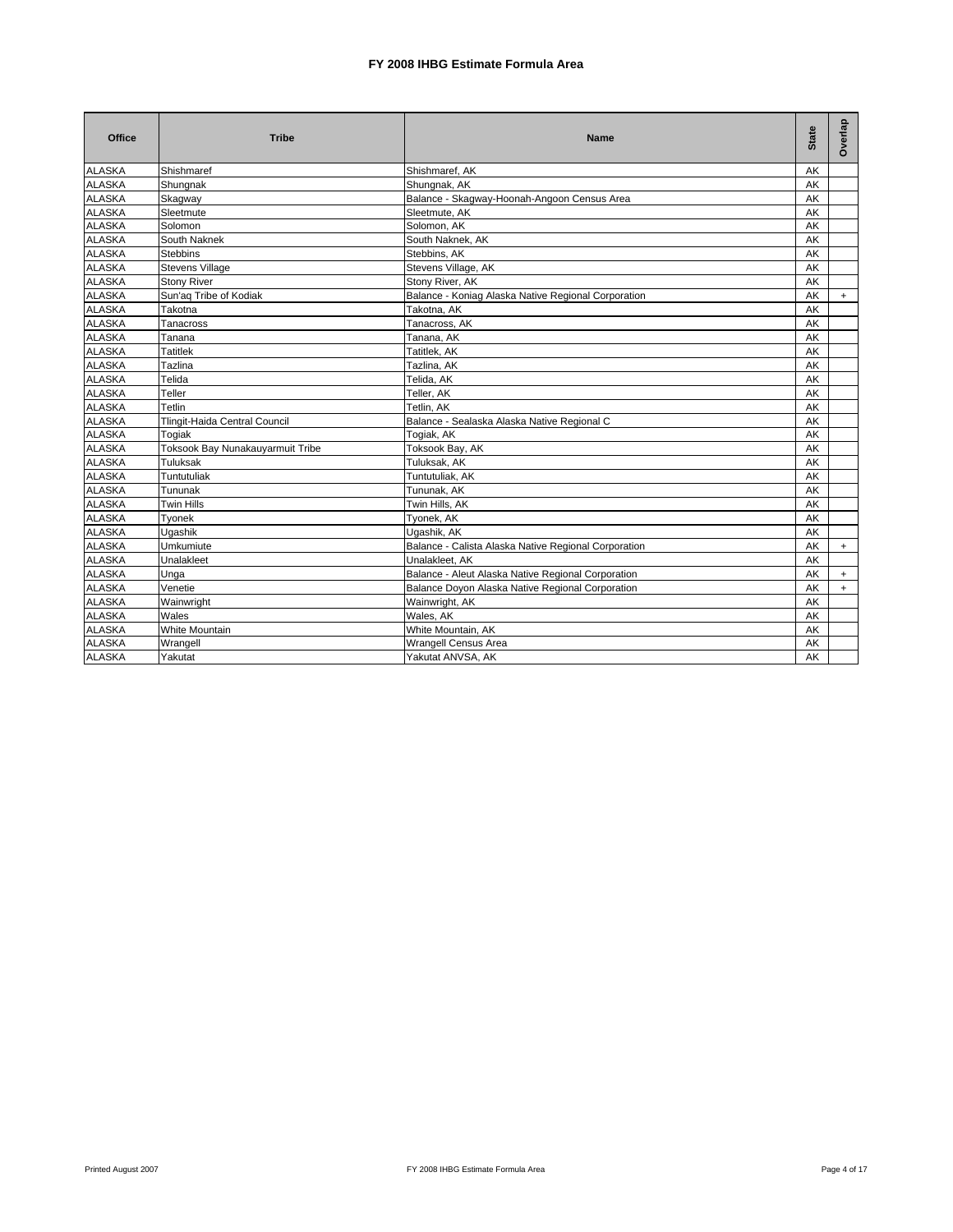| <b>Office</b>                    | <b>Tribe</b>                                                                     | Name                                                          | <b>State</b> | Overlap |
|----------------------------------|----------------------------------------------------------------------------------|---------------------------------------------------------------|--------------|---------|
| <b>CHICAGO</b>                   | Aroostook Band of Micmac                                                         | Aroostook Band of Micmac, ME                                  | ME           | $+$     |
| <b>CHICAGO</b>                   | Aroostook Band of Micmac                                                         | Balance - Aroostook County                                    | ME           | $+$     |
| <b>CHICAGO</b>                   | <b>Bad River Band</b>                                                            | Bad River Reservation, WI                                     | WI           |         |
| <b>CHICAGO</b><br><b>CHICAGO</b> | <b>Bad River Band</b><br><b>Bad River Band</b>                                   | Balance - Ashland County<br>Balance - Iron County             | WI<br>WI     |         |
| <b>CHICAGO</b>                   | Bay Mills Indian Community                                                       | Balance - Chippewa County                                     | MI           | $^{+}$  |
| <b>CHICAGO</b>                   | Bay Mills Indian Community                                                       | Bay Mills Reservation and Off-Reservation Trust Land, MI      | MI           | $+$     |
| <b>CHICAGO</b>                   | Boise Forte Band of Minnesota Chippewa                                           | Bois Forte Reservation, MN                                    | MN           |         |
| <b>CHICAGO</b>                   | Catawba Indian Tribe                                                             | Balance - Abbeville County                                    | SC           |         |
| <b>CHICAGO</b>                   | Catawba Indian Tribe                                                             | Balance - Aiken County                                        | SC           |         |
| <b>CHICAGO</b>                   | Catawba Indian Tribe                                                             | Balance - Allendale County                                    | SC           |         |
| <b>CHICAGO</b>                   | Catawba Indian Tribe                                                             | Balance - Anderson County                                     | SC           |         |
| <b>CHICAGO</b>                   | Catawba Indian Tribe                                                             | Balance - Bamberg County                                      | SC           |         |
| <b>CHICAGO</b><br><b>CHICAGO</b> | Catawba Indian Tribe<br>Catawba Indian Tribe                                     | Balance - Barnwell County<br><b>Balance - Beaufort County</b> | SC<br>SC     |         |
| <b>CHICAGO</b>                   | Catawba Indian Tribe                                                             | <b>Balance - Berkeley County</b>                              | SC           |         |
| <b>CHICAGO</b>                   | Catawba Indian Tribe                                                             | Balance - Cabarrus County                                     | <b>NC</b>    |         |
| <b>CHICAGO</b>                   | Catawba Indian Tribe                                                             | Balance - Calhoun County                                      | SC           |         |
| <b>CHICAGO</b>                   | Catawba Indian Tribe                                                             | Balance - Charleston County                                   | SC           |         |
| <b>CHICAGO</b>                   | Catawba Indian Tribe                                                             | Balance - Cherokee County                                     | SC           |         |
| <b>CHICAGO</b>                   | Catawba Indian Tribe                                                             | <b>Balance - Chester County</b>                               | SC           |         |
| <b>CHICAGO</b>                   | Catawba Indian Tribe                                                             | Balance - Chesterfield County                                 | SC           |         |
| <b>CHICAGO</b>                   | Catawba Indian Tribe                                                             | Balance - Clarendon County                                    | SC           |         |
| <b>CHICAGO</b>                   | Catawba Indian Tribe                                                             | <b>Balance - Cleveland County</b>                             | <b>NC</b>    |         |
| <b>CHICAGO</b><br><b>CHICAGO</b> | Catawba Indian Tribe<br>Catawba Indian Tribe                                     | Balance - Colleton County<br>Balance - Darlington County      | SC<br>SC     |         |
| <b>CHICAGO</b>                   | Catawba Indian Tribe                                                             | <b>Balance - Dillon County</b>                                | SC           |         |
| <b>CHICAGO</b>                   | Catawba Indian Tribe                                                             | <b>Balance - Dorchester County</b>                            | SC           |         |
| <b>CHICAGO</b>                   | Catawba Indian Tribe                                                             | Balance - Edgefield County                                    | SC           |         |
| <b>CHICAGO</b>                   | Catawba Indian Tribe                                                             | Balance - Fairfield County                                    | SC           |         |
| <b>CHICAGO</b>                   | Catawba Indian Tribe                                                             | <b>Balance - Florence County</b>                              | SC           |         |
| <b>CHICAGO</b>                   | Catawba Indian Tribe                                                             | Balance - Gaston County                                       | <b>NC</b>    |         |
| <b>CHICAGO</b>                   | Catawba Indian Tribe                                                             | Balance - Georgetown County                                   | SC           |         |
| <b>CHICAGO</b>                   | Catawba Indian Tribe                                                             | Balance - Greenville County                                   | SC           |         |
| <b>CHICAGO</b>                   | Catawba Indian Tribe                                                             | Balance - Greenwood County                                    | SC           |         |
| <b>CHICAGO</b><br><b>CHICAGO</b> | Catawba Indian Tribe<br>Catawba Indian Tribe                                     | Balance - Hampton County<br>Balance - Horry County            | SC<br>SC     |         |
| <b>CHICAGO</b>                   | Catawba Indian Tribe                                                             | Balance - Jasper County                                       | SC           |         |
| <b>CHICAGO</b>                   | Catawba Indian Tribe                                                             | Balance - Kershaw County                                      | SC           |         |
| <b>CHICAGO</b>                   | Catawba Indian Tribe                                                             | Balance - Lancaster County                                    | SC           |         |
| <b>CHICAGO</b>                   | Catawba Indian Tribe                                                             | Balance - Laurens County                                      | SC           |         |
| <b>CHICAGO</b>                   | Catawba Indian Tribe                                                             | Balance - Lee County                                          | SC           |         |
| <b>CHICAGO</b>                   | Catawba Indian Tribe                                                             | Balance - Lexington County                                    | SC           |         |
| <b>CHICAGO</b>                   | Catawba Indian Tribe                                                             | <b>Balance - Marion County</b>                                | SC           |         |
| <b>CHICAGO</b>                   | Catawba Indian Tribe                                                             | Balance - Marlboro County                                     | SC           |         |
| <b>CHICAGO</b>                   | Catawba Indian Tribe                                                             | Balance - McCormick County                                    | SC           |         |
| <b>CHICAGO</b><br><b>CHICAGO</b> | Catawba Indian Tribe<br>Catawba Indian Tribe                                     | Balance - Mecklenburg County<br>Balance - Newberry County     | NC.<br>SC    |         |
| <b>CHICAGO</b>                   | Catawba Indian Tribe                                                             | Balance - Oconee County                                       | SC           |         |
| <b>CHICAGO</b>                   | Catawba Indian Tribe                                                             | Balance - Orangeburg County                                   | SC           |         |
| <b>CHICAGO</b>                   | Catawba Indian Tribe                                                             | <b>Balance - Pickens County</b>                               | SC           |         |
| <b>CHICAGO</b>                   | Catawba Indian Tribe                                                             | <b>Balance - Richland County</b>                              | SC           |         |
| <b>CHICAGO</b>                   | Catawba Indian Tribe                                                             | Balance - Rutherford County                                   | NC           |         |
| <b>CHICAGO</b>                   | Catawba Indian Tribe                                                             | Balance - Saluda County                                       | SC           |         |
| <b>CHICAGO</b>                   | Catawba Indian Tribe                                                             | Balance - Spartanburg County                                  | SC           |         |
| <b>CHICAGO</b>                   | Catawba Indian Tribe                                                             | <b>Balance - Sumter County</b>                                | SC           |         |
| CHICAGO<br><b>CHICAGO</b>        | Catawba Indian Tribe<br>Catawba Indian Tribe                                     | Balance - Union County<br><b>Balance - Union County</b>       | NC<br>SC     |         |
| <b>CHICAGO</b>                   | Catawba Indian Tribe                                                             | Balance - Williamsburg County                                 | SC           |         |
| <b>CHICAGO</b>                   | Catawba Indian Tribe                                                             | Balance - York County                                         | SC           |         |
| CHICAGO                          | Catawba Indian Tribe                                                             | Catawba Reservation, SC                                       | SC           |         |
| <b>CHICAGO</b>                   | Cayuga Nation                                                                    | Balance - Erie County                                         | NY           |         |
| CHICAGO                          | Cayuga Nation                                                                    | Cayuga Nation, NY                                             | NY           |         |
| <b>CHICAGO</b>                   | Coconut Creek Reservation                                                        | <b>Broward County (part)</b>                                  | FL           |         |
| <b>CHICAGO</b>                   | Coharie State Tribe                                                              | Coharie, NC                                                   | <b>NC</b>    |         |
| <b>CHICAGO</b>                   | Eastern Cherokee                                                                 | Eastern Cherokee Reservation, NC                              | <b>NC</b>    |         |
| <b>CHICAGO</b><br><b>CHICAGO</b> | Fond Du Lac Band of Minnesota Chippewa<br>Fond Du Lac Band of Minnesota Chippewa | Balance - Carlton County<br>Balance - St. Louis County        | MN<br>MN     |         |
|                                  |                                                                                  |                                                               |              |         |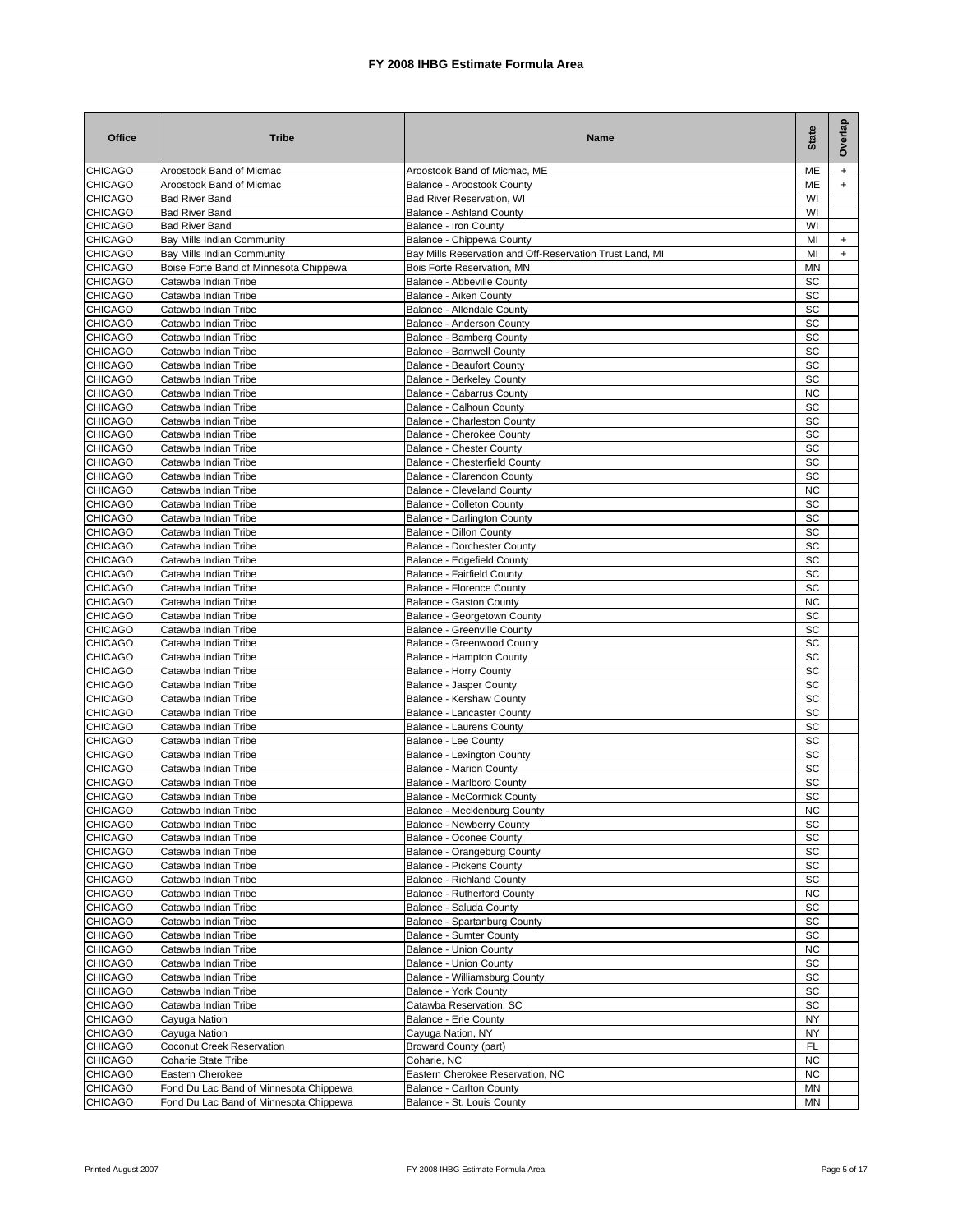| <b>Office</b>                    | <b>Tribe</b>                                                                     | Name                                                                                                    | <b>State</b>    | Overlap                          |
|----------------------------------|----------------------------------------------------------------------------------|---------------------------------------------------------------------------------------------------------|-----------------|----------------------------------|
| <b>CHICAGO</b>                   | Fond Du Lac Band of Minnesota Chippewa                                           | Fond du Lac Reservation and Off-Reservation Trust Land, MN-WI                                           | MN              |                                  |
| <b>CHICAGO</b>                   | Fond Du Lac Band of Minnesota Chippewa                                           | Fond du Lac Reservation and Off-Reservation Trust Land, MN-WI                                           | WI              |                                  |
| <b>CHICAGO</b><br><b>CHICAGO</b> | Forest County Potawatami<br>Forest County Potawatami                             | <b>Balance - Forest County</b><br>Forest County Potawatomi Community and Off-Reservation Trust Land, WI | WI<br>WI        | $+$<br>$+$                       |
| <b>CHICAGO</b>                   | <b>Golden Hill Paugusset</b>                                                     | Fairfield County (part)                                                                                 | <b>CT</b>       |                                  |
| <b>CHICAGO</b>                   | Golden Hill Paugusset                                                            | New London County (part)                                                                                | <b>CT</b>       |                                  |
| <b>CHICAGO</b>                   | Grand Portage Band of Minn. Chippewa                                             | Balance - Cook County                                                                                   | <b>MN</b>       |                                  |
| <b>CHICAGO</b>                   | Grand Portage Band of Minn. Chippewa                                             | Grand Portage Reservation and Off-Reservation Trust Land, MT                                            | <b>MN</b>       |                                  |
| <b>CHICAGO</b>                   | <b>Grand Traverse Band</b>                                                       | Balance - Antrim County                                                                                 | MI              | $\ddot{}$                        |
| <b>CHICAGO</b>                   | <b>Grand Traverse Band</b>                                                       | <b>Balance - Benzie County</b>                                                                          | MI              | $\begin{array}{c} + \end{array}$ |
| <b>CHICAGO</b>                   | <b>Grand Traverse Band</b>                                                       | Balance - Charlevoix County                                                                             | MI              | $\ddot{}$                        |
| <b>CHICAGO</b>                   | <b>Grand Traverse Band</b>                                                       | Balance - Grand Traverse County                                                                         | MI              | $\begin{array}{c} + \end{array}$ |
| <b>CHICAGO</b>                   | <b>Grand Traverse Band</b>                                                       | Balance - Leelanau County                                                                               | MI              | $\begin{array}{c} + \end{array}$ |
| <b>CHICAGO</b>                   | <b>Grand Traverse Band</b>                                                       | Balance - Manistee County                                                                               | MI              | $\begin{array}{c} + \end{array}$ |
| <b>CHICAGO</b><br><b>CHICAGO</b> | <b>Grand Traverse Band</b><br>Haliwa-Saponi State Tribe                          | Grand Traverse Reservation and Off-Reservation Trust Land, MI<br>Haliwa-Saponi, NC                      | MI<br><b>NC</b> | $\ddot{}$                        |
| <b>CHICAGO</b>                   | Hannahville Community                                                            | Hannahville Community and Off-Reservation Trust Land, MI                                                | MI              |                                  |
| <b>CHICAGO</b>                   | Ho-Chunk Nation                                                                  | Balance - Adams County                                                                                  | WI              |                                  |
| <b>CHICAGO</b>                   | Ho-Chunk Nation                                                                  | <b>Balance - Clark County</b>                                                                           | WI              |                                  |
| <b>CHICAGO</b>                   | Ho-Chunk Nation                                                                  | Balance - Columbia County                                                                               | WI              |                                  |
| <b>CHICAGO</b>                   | Ho-Chunk Nation                                                                  | Balance - Crawford County                                                                               | WI              |                                  |
| <b>CHICAGO</b>                   | Ho-Chunk Nation                                                                  | Balance - Dane County                                                                                   | WI              |                                  |
| <b>CHICAGO</b>                   | Ho-Chunk Nation                                                                  | Balance - Eau Claire County                                                                             | WI              |                                  |
| <b>CHICAGO</b>                   | Ho-Chunk Nation                                                                  | Balance - Jackson County                                                                                | WI              |                                  |
| <b>CHICAGO</b>                   | Ho-Chunk Nation                                                                  | Balance - Juneau County                                                                                 | WI              |                                  |
| <b>CHICAGO</b>                   | Ho-Chunk Nation                                                                  | Balance - La Crosse County                                                                              | WI              |                                  |
| <b>CHICAGO</b><br><b>CHICAGO</b> | Ho-Chunk Nation<br><b>Ho-Chunk Nation</b>                                        | Balance - Monroe County                                                                                 | WI<br>WI        |                                  |
| <b>CHICAGO</b>                   | Ho-Chunk Nation                                                                  | Balance - Sauk County<br>Balance - Shawano County                                                       | WI              |                                  |
| <b>CHICAGO</b>                   | <b>Ho-Chunk Nation</b>                                                           | Balance - Trempealeau County                                                                            | WI              |                                  |
| <b>CHICAGO</b>                   | Ho-Chunk Nation                                                                  | Balance - Vernon County                                                                                 | WI              |                                  |
| <b>CHICAGO</b>                   | <b>Ho-Chunk Nation</b>                                                           | Balance - Wood County                                                                                   | WI              |                                  |
| <b>CHICAGO</b>                   | Ho-Chunk Nation                                                                  | Ho-Chunk Reservation and Off-Reservation Trust Land, MN-WI                                              | WI              |                                  |
| <b>CHICAGO</b>                   | Ho-Chunk Nation                                                                  | <b>Houston County Trust Lands</b>                                                                       | MN              |                                  |
| <b>CHICAGO</b>                   | Houlton Band of Maliseets                                                        | Balance - Aroostook County                                                                              | ME              | $+$                              |
| <b>CHICAGO</b>                   | <b>Houlton Band of Maliseets</b>                                                 | Houlton Maliseets Trust Land, ME                                                                        | MЕ              | $+$                              |
| <b>CHICAGO</b>                   | Huron Band of Potawatomi                                                         | Balance - Calhoun County                                                                                | MI              |                                  |
| <b>CHICAGO</b>                   | Huron Band of Potawatomi                                                         | Huron Potawatomi Reservation, MI                                                                        | MI              |                                  |
| <b>CHICAGO</b><br><b>CHICAGO</b> | Keweenaw Bay Indian Community<br>Keweenaw Bay Indian Community                   | Balance - Baraga County<br>Balance - Marquette County                                                   | MI<br>MI        | $+$<br>$+$                       |
| <b>CHICAGO</b>                   | Keweenaw Bay Indian Community                                                    | L'Anse Reservation and Off-Reservation Trust Land, MI                                                   | MI              | $\ddot{}$                        |
| <b>CHICAGO</b>                   | Keweenaw Bay Indian Community                                                    | Ontonagon County (part)                                                                                 | MI              | $\ddot{}$                        |
| <b>CHICAGO</b>                   | Lac Courte Oreilles                                                              | Balance - Sawyer County                                                                                 | WI              |                                  |
| <b>CHICAGO</b>                   | Lac Courte Oreilles                                                              | Lac Courte Oreilles Reservation and Off-Reservation Trust Land, WI                                      | WI              |                                  |
| <b>CHICAGO</b>                   | Lac Du Flambeau Band                                                             | Balance -- Vilas County                                                                                 | WI              |                                  |
| <b>CHICAGO</b>                   | Lac Du Flambeau Band                                                             | Lac du Flambeau Reservation, WI                                                                         | WI              |                                  |
| <b>CHICAGO</b>                   | Lac Vieux Desert Band                                                            | Lac Vieux Desert Reservation, MI                                                                        | MI              |                                  |
| <b>CHICAGO</b>                   | Leech Lake Band of Minnesota Chippewa                                            | Balance - Beltrami County                                                                               | ΜN              |                                  |
| <b>CHICAGO</b>                   | Leech Lake Band of Minnesota Chippewa                                            | Leech Lake Reservation and Off-Reservation Trust Land, MN                                               | ΜN              |                                  |
| <b>CHICAGO</b>                   | Little River Band of Ottawa                                                      | Balance - Lake County                                                                                   | MI              |                                  |
| <b>CHICAGO</b><br>CHICAGO        | Little River Band of Ottawa<br>Little River Band of Ottawa                       | Balance - Mason County<br><b>Balance - Wexford County</b>                                               | MI<br>MI        |                                  |
| <b>CHICAGO</b>                   | Little River Band of Ottawa                                                      | Manistee County (part)                                                                                  | MI              |                                  |
| <b>CHICAGO</b>                   | Little Traverse Bay Band                                                         | Balance - Charlevoix County                                                                             | MI              | $\ddot{}$                        |
| <b>CHICAGO</b>                   | Little Traverse Bay Band                                                         | Balance - Cheboygan County                                                                              | MI              | $\ddot{}$                        |
| <b>CHICAGO</b>                   | Little Traverse Bay Band                                                         | Balance - Emmet County                                                                                  | MI              | $\ddot{}$                        |
| <b>CHICAGO</b>                   | Little Traverse Bay Band                                                         | <b>Emmet County</b>                                                                                     | MI              | $\ddot{}$                        |
| <b>CHICAGO</b>                   | Lower Sioux                                                                      | Lower Sioux Reservation, MN                                                                             | MN              | $+$                              |
| <b>CHICAGO</b>                   | Lower Sioux                                                                      | <b>Balance Redwood County</b>                                                                           | MN              | $+$                              |
| <b>CHICAGO</b>                   | Lumbee State Tribe                                                               | Balance - Cumberland County                                                                             | <b>NC</b>       |                                  |
| <b>CHICAGO</b>                   | Lumbee State Tribe                                                               | Lumbee, NC                                                                                              | <b>NC</b>       |                                  |
| <b>CHICAGO</b>                   | Mashpee Wampanoag                                                                | Balance - Barnstable County                                                                             | MA              |                                  |
| <b>CHICAGO</b><br><b>CHICAGO</b> | Match-e-be-nash-she-wish Band of Potta<br>Match-e-be-nash-she-wish Band of Potta | Balance - Allegan County<br><b>Balance - Barry County</b>                                               | MI<br>MI        | $\ddot{}$<br>$\ddot{}$           |
| <b>CHICAGO</b>                   | Match-e-be-nash-she-wish Band of Potta                                           | Balance - Kalamazoo County                                                                              | MI              | $\begin{array}{c} + \end{array}$ |
| <b>CHICAGO</b>                   | Match-e-be-nash-she-wish Band of Potta                                           | Balance - Kent County                                                                                   | MI              | $\begin{array}{c} + \end{array}$ |
| <b>CHICAGO</b>                   | Match-e-be-nash-she-wish Band of Potta                                           | Balance - Ottawa County                                                                                 | MI              | $\ddot{}$                        |
| <b>CHICAGO</b>                   | Mattaponi                                                                        | Mattaponi, VA                                                                                           | VA              |                                  |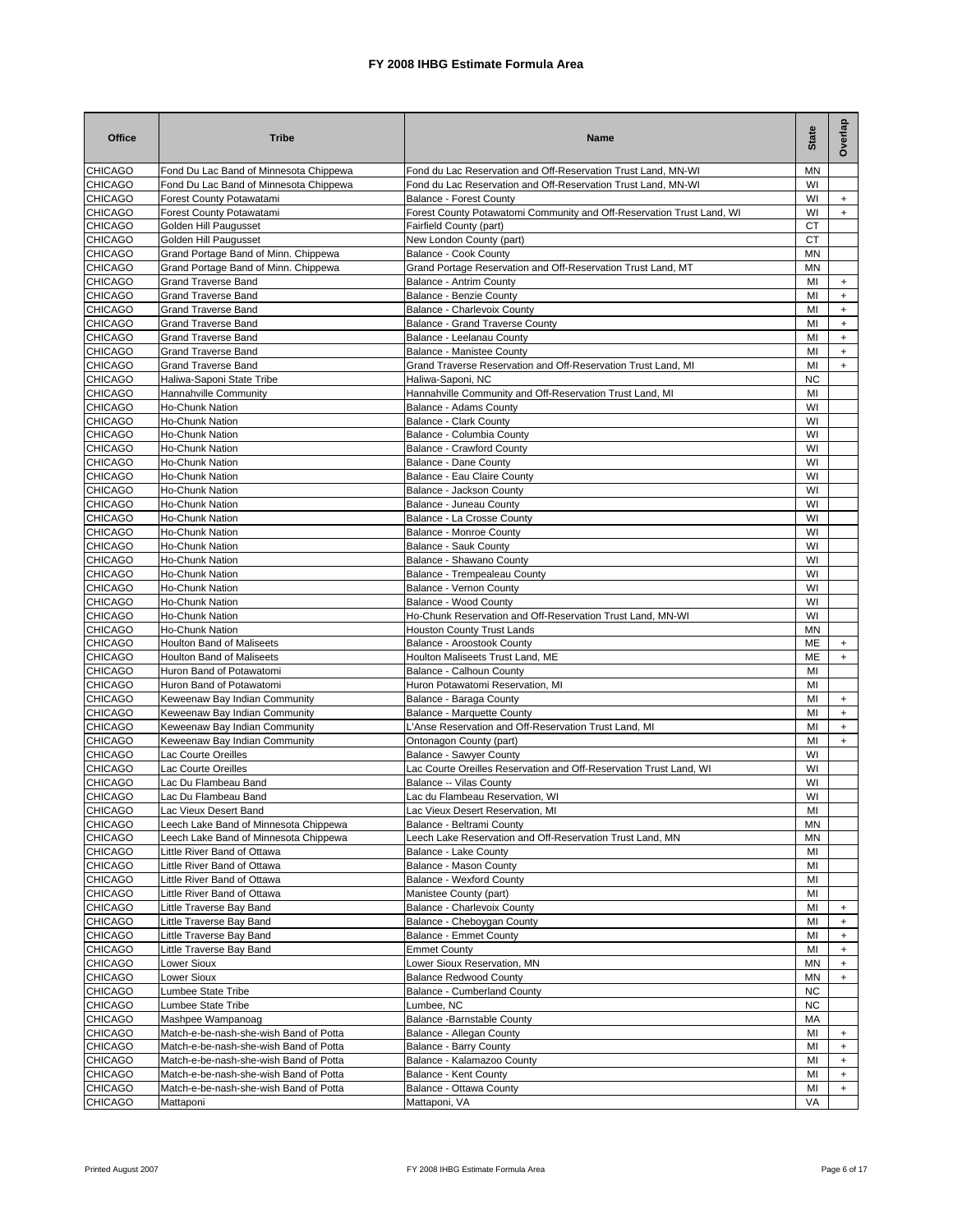| <b>Office</b>                    | <b>Tribe</b>                                                 | Name                                                               | <b>State</b>    | Overlap          |
|----------------------------------|--------------------------------------------------------------|--------------------------------------------------------------------|-----------------|------------------|
| <b>CHICAGO</b>                   | <b>Meherrin State Tribe</b>                                  | Meherrin TDSA, NC (state)                                          | <b>NC</b>       |                  |
| <b>CHICAGO</b>                   | <b>Meherrin State Tribe</b>                                  | Meherrin, NC                                                       | <b>NC</b>       |                  |
| <b>CHICAGO</b>                   | Menominee Indian Tribe                                       | Menominee Reservation and Off-Reservation Trust Land, WI           | WI              |                  |
| <b>CHICAGO</b><br><b>CHICAGO</b> | Miccosukee Tribe<br>Miccosukee Tribe                         | <b>Broward County (part)</b><br>Miami-Dade County (part)           | FL<br>FL        |                  |
| <b>CHICAGO</b>                   | Mille Lacs Band of Minnesota Chippewa                        | Balance - Crow Wing County                                         | MN              |                  |
| <b>CHICAGO</b>                   | Mille Lacs Band of Minnesota Chippewa                        | Balance - Mille Lacs County                                        | MN              |                  |
| <b>CHICAGO</b>                   | Mille Lacs Band of Minnesota Chippewa                        | <b>Balance - Pine County</b>                                       | MN              |                  |
| <b>CHICAGO</b>                   | Mille Lacs Band of Minnesota Chippewa                        | Mille Lacs Reservation and Off-Reservation Trust Land, MN          | MN              |                  |
| <b>CHICAGO</b>                   | Mississippi Choctaw Tribe                                    | Balance - Jackson County                                           | MS              |                  |
| <b>CHICAGO</b>                   | Mississippi Choctaw Tribe                                    | Balance - Jasper County                                            | MS              |                  |
| <b>CHICAGO</b>                   | Mississippi Choctaw Tribe                                    | Balance - Jones County                                             | <b>MS</b>       |                  |
| <b>CHICAGO</b>                   | Mississippi Choctaw Tribe                                    | Balance - Kemper County                                            | MS              |                  |
| <b>CHICAGO</b>                   | Mississippi Choctaw Tribe                                    | Balance - Lauderdale County                                        | <b>TN</b>       |                  |
| <b>CHICAGO</b><br><b>CHICAGO</b> | Mississippi Choctaw Tribe<br>Mississippi Choctaw Tribe       | Balance - Leake County<br>Balance - Neshoba County                 | MS<br>MS        |                  |
| <b>CHICAGO</b>                   | Mississippi Choctaw Tribe                                    | Balance - Newton County                                            | MS              |                  |
| <b>CHICAGO</b>                   | Mississippi Choctaw Tribe                                    | <b>Balance - Scott County</b>                                      | <b>MS</b>       |                  |
| <b>CHICAGO</b>                   | Mississippi Choctaw Tribe                                    | <b>Balance - Winston County</b>                                    | MS              |                  |
| <b>CHICAGO</b>                   | Mississippi Choctaw Tribe                                    | Mississippi Choctaw Reservation and Off-Reservation Trust Land, MS | <b>MS</b>       |                  |
| <b>CHICAGO</b>                   | Mohegan Tribe of Connecticut                                 | New London County (part)                                           | СT              |                  |
| <b>CHICAGO</b>                   | <b>MOWA Band of Choctaw Indians</b>                          | Balance - Washington County                                        | <b>AL</b>       |                  |
| <b>CHICAGO</b>                   | MOWA Band of Choctaw Indians                                 | MOWA Choctaw, AL                                                   | AL              |                  |
| <b>CHICAGO</b>                   | Narragansett Tribe                                           | Balance - Washington County                                        | R1              |                  |
| <b>CHICAGO</b>                   | Narragansett Tribe                                           | Narragansett Reservation, RI                                       | R1              |                  |
| <b>CHICAGO</b>                   | Oneida Nation of New York                                    | Balance - Chenango County                                          | NY              |                  |
| <b>CHICAGO</b><br><b>CHICAGO</b> | Oneida Nation of New York<br>Oneida Nation of New York       | <b>Balance - Cortland County</b>                                   | NY<br><b>NY</b> |                  |
| <b>CHICAGO</b>                   | Oneida Nation of New York                                    | Balance - Herkimer County<br>Balance - Madison County              | NY              |                  |
| <b>CHICAGO</b>                   | Oneida Nation of New York                                    | Balance - Oneida County                                            | <b>NY</b>       |                  |
| <b>CHICAGO</b>                   | Oneida Nation of New York                                    | Balance - Onondaga County                                          | NY              |                  |
| <b>CHICAGO</b>                   | Oneida Nation of New York                                    | Oneida (NY) Reservation, NY                                        | <b>NY</b>       |                  |
| <b>CHICAGO</b>                   | Oneida Tribe                                                 | Balance - Brown County                                             | WI              |                  |
| <b>CHICAGO</b>                   | Oneida Tribe                                                 | Balance - Outagamie County                                         | WI              |                  |
| <b>CHICAGO</b>                   | Oneida Tribe                                                 | Oneida (WI) Reservation and Off-Reservation Trust Land, WI         | WI              |                  |
| <b>CHICAGO</b>                   | Onondaga Nation                                              | Onondaga Reservation, NY                                           | <b>NY</b>       |                  |
| <b>CHICAGO</b>                   | Pamunkey                                                     | Pamunkey, VA                                                       | VA              |                  |
| <b>CHICAGO</b>                   | Passamaquoddy Indian Tribe                                   | Indian Township Reservation, ME                                    | <b>ME</b>       |                  |
| <b>CHICAGO</b><br><b>CHICAGO</b> | Paucatuck Eastern Pequot Tribe<br>Penobscot Tribe            | Paucatuck Eastern Pequot, CT<br><b>Balance - Penobscot County</b>  | CT<br><b>ME</b> |                  |
| <b>CHICAGO</b>                   | Penobscot Tribe                                              | Penobscot Reservation and Off-Reservation Trust Land, ME           | ME              |                  |
| <b>CHICAGO</b>                   | <b>Pleasant Point</b>                                        | Balance - Washington County                                        | ME              |                  |
| <b>CHICAGO</b>                   | <b>Pleasant Point</b>                                        | Franklin County (part)                                             | ME              |                  |
| <b>CHICAGO</b>                   | <b>Pleasant Point</b>                                        | Hancock County (part)                                              | ME              |                  |
| <b>CHICAGO</b>                   | <b>Pleasant Point</b>                                        | Penobscot County (part)                                            | MЕ              |                  |
| <b>CHICAGO</b>                   | <b>Pleasant Point</b>                                        | Pleasant Point Reservation, ME                                     | ME              |                  |
| <b>CHICAGO</b>                   | <b>Pleasant Point</b>                                        | Somerset County (part)                                             | ME              |                  |
| <b>CHICAGO</b>                   | <b>Pleasant Point</b>                                        | Washington County (part)                                           | ME              |                  |
| <b>CHICAGO</b>                   | Poarch Band of Creek Indians                                 | Balance - Baldwin County                                           | AL              |                  |
| <b>CHICAGO</b>                   | Poarch Band of Creek Indians                                 | Balance - Escambia County                                          | AL              |                  |
| <b>CHICAGO</b><br><b>CHICAGO</b> | Poarch Band of Creek Indians<br>Poarch Band of Creek Indians | Balance - Escambia County<br>Balance - Mobile County               | <b>FL</b><br>AL |                  |
| <b>CHICAGO</b>                   | Poarch Band of Creek Indians                                 | Balance - Monroe County                                            | AL              |                  |
| <b>CHICAGO</b>                   | Poarch Band of Creek Indians                                 | Poarch Creek Reservation and Off-Reservation Trust Land, AL        | AL              |                  |
| <b>CHICAGO</b>                   | Poarch Band of Creek Indians                                 | Poarch Creek Reservation and Off-Reservation Trust Land, AL        | FL              |                  |
| <b>CHICAGO</b>                   | Pokagon Band of Potawatomi                                   | Balance - Allegan County                                           | MI              | $\ddot{}$        |
| <b>CHICAGO</b>                   | Pokagon Band of Potawatomi                                   | <b>Balance - Berrien County</b>                                    | MI              | $\ddot{}$        |
| <b>CHICAGO</b>                   | Pokagon Band of Potawatomi                                   | Balance - Cass County                                              | MI              | $\ddot{}$        |
| <b>CHICAGO</b>                   | Pokagon Band of Potawatomi                                   | Balance - Elkhart County                                           | IN              | $\ddot{}$        |
| CHICAGO                          | Pokagon Band of Potawatomi                                   | Balance - Kosciusko County                                         | IN              | $\ddot{}$        |
| <b>CHICAGO</b>                   | Pokagon Band of Potawatomi                                   | Balance - LaPorte County                                           | IN              | $+$              |
| <b>CHICAGO</b>                   | Pokagon Band of Potawatomi                                   | Balance - Marshall County                                          | IN              | $\ddot{}$        |
| <b>CHICAGO</b><br><b>CHICAGO</b> | Pokagon Band of Potawatomi                                   | Balance - St. Joseph County                                        | IN<br>IN        | $+$<br>$\ddot{}$ |
| <b>CHICAGO</b>                   | Pokagon Band of Potawatomi<br>Pokagon Band of Potawatomi     | Balance - Starke County<br>Balance - Van Buren County              | MI              | $+$              |
| <b>CHICAGO</b>                   | Pokagon Band of Potawatomi                                   | Pokagon Band of Potawatomi, IN-MI                                  | IN              | $+$              |
| <b>CHICAGO</b>                   | Pokagon Band of Potawatomi                                   | Pokagon Band of Potawatomi, IN-MI                                  | MI              | $+$              |
| <b>CHICAGO</b>                   | Poospatuck Indian Reservation                                | Poospatuck, NY                                                     | NY              |                  |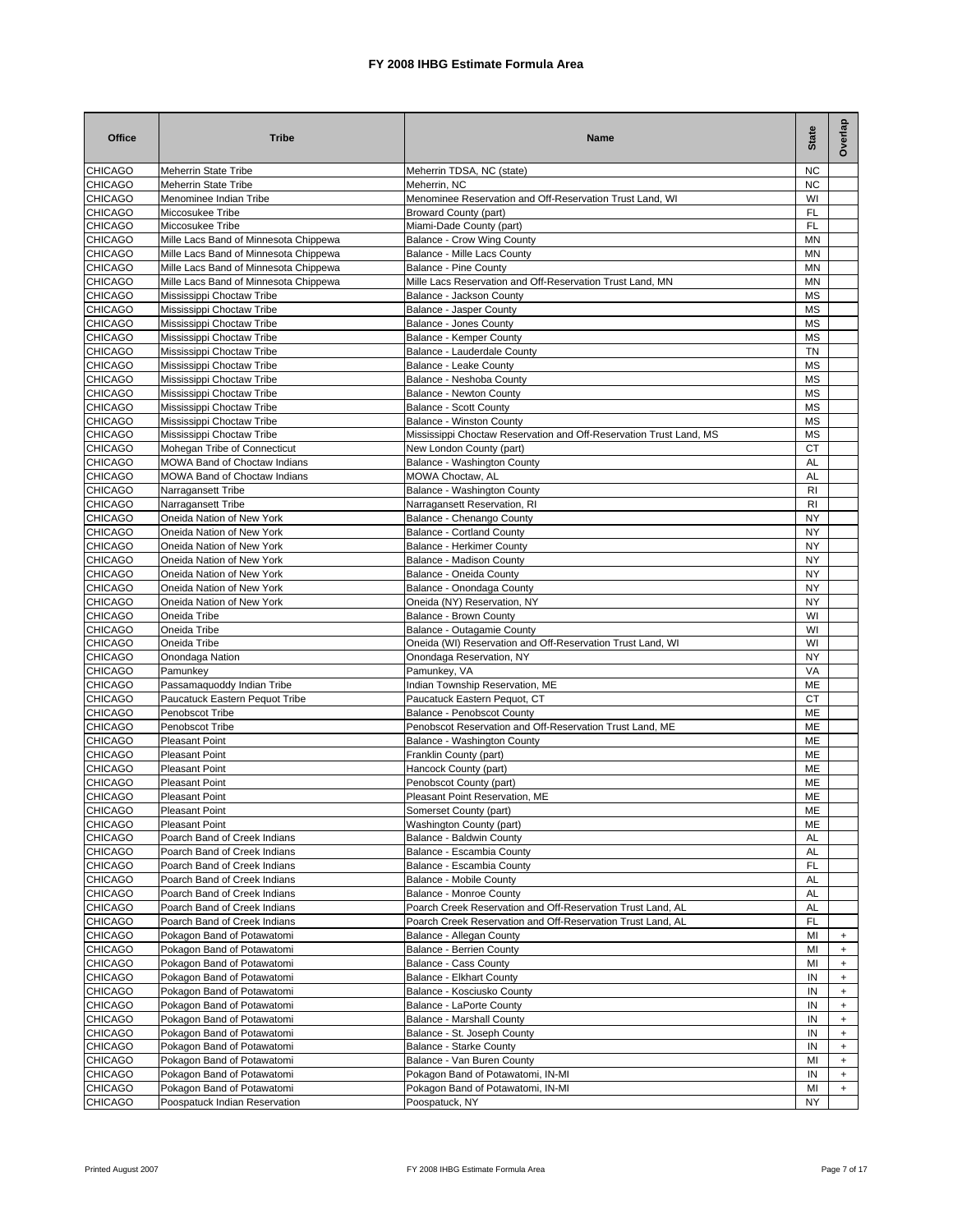| <b>Office</b>  | <b>Tribe</b>                           | Name                                                                    | State     | Overlap                          |
|----------------|----------------------------------------|-------------------------------------------------------------------------|-----------|----------------------------------|
| <b>CHICAGO</b> | <b>Prairie Island Sioux</b>            | Prairie Island Community, MN                                            | MN        |                                  |
| <b>CHICAGO</b> | Prairie Island Sioux                   | Prairie Island Indian Community and Off-Reservation Trust Land, MN      | MN        |                                  |
| <b>CHICAGO</b> | Red Cliff Band of Lake Superior Chippe | Red Cliff Reservation and Off-Reservation Trust Land, WI                | WI        |                                  |
| <b>CHICAGO</b> | Red Lake Band of Chippewa              | Balance - Beltrami County                                               | MN        |                                  |
| <b>CHICAGO</b> | Red Lake Band of Chippewa              | Red Lake Reservation. MN                                                | <b>MN</b> |                                  |
| <b>CHICAGO</b> | Sac & Fox Tribe                        | Sac and Fox/Meskwaki Reservation and Off-Reservation Trust Land, IA     | IA        |                                  |
| <b>CHICAGO</b> | Saginaw Chippewa                       | <b>Balance-Arenac County</b>                                            | MI        |                                  |
| <b>CHICAGO</b> | Saginaw Chippewa                       | <b>Balance-Gladwin County</b>                                           | MI        |                                  |
| <b>CHICAGO</b> | Saginaw Chippewa                       | <b>Balance-Gratiot County</b>                                           | MI        |                                  |
| <b>CHICAGO</b> | Saginaw Chippewa                       | Balance-Isabella County                                                 | MI        |                                  |
| <b>CHICAGO</b> | Saginaw Chippewa                       | <b>Balance-Mecosta County</b>                                           | MI        |                                  |
| <b>CHICAGO</b> | Saginaw Chippewa                       | <b>Balance-Midland County</b>                                           | MI        |                                  |
| <b>CHICAGO</b> | Saginaw Chippewa                       | <b>Balance-Montcalm County</b>                                          | MI        |                                  |
| <b>CHICAGO</b> | Saginaw Chippewa                       | Balance-Osceola County                                                  | MI        |                                  |
| <b>CHICAGO</b> | Saginaw Chippewa                       | Isabella Reservation and Trust Lands, MI                                | MI        |                                  |
| <b>CHICAGO</b> | Saint Croix Chippewa                   | St. Croix Reservation and Off-Reservation Trust Land, WI                | WI        |                                  |
| <b>CHICAGO</b> | Sault Ste. Marie Tribe                 | <b>Balance - Alger County</b>                                           | MI        | $\begin{array}{c} + \end{array}$ |
| <b>CHICAGO</b> | Sault Ste. Marie Tribe                 | Balance - Chippewa County                                               | MI        | $\ddot{}$                        |
| <b>CHICAGO</b> | Sault Ste. Marie Tribe                 | Balance - Delta County                                                  | MI        | $\ddot{}$                        |
| <b>CHICAGO</b> | Sault Ste. Marie Tribe                 | Balance - Luce County                                                   | MI        | $\ddot{}$                        |
| <b>CHICAGO</b> | Sault Ste. Marie Tribe                 | Balance - Mackinac County                                               | MI        | $\ddot{}$                        |
| <b>CHICAGO</b> | Sault Ste. Marie Tribe                 | Balance - Marquette County                                              | MI        | $\ddot{}$                        |
| <b>CHICAGO</b> | Sault Ste. Marie Tribe                 | Balance - Schoolcraft County                                            | MI        | $\ddot{}$                        |
| <b>CHICAGO</b> | Sault Ste. Marie Tribe                 | Sault Ste. Marie Reservation and Off-Reservation Trust Land, WA         | MI        | $\ddot{}$                        |
| <b>CHICAGO</b> | Schaghticoke                           | Schaghticoke, CT                                                        | CT        |                                  |
| <b>CHICAGO</b> | Seminole Tribe                         | Balance - Collier County                                                | FL        |                                  |
| <b>CHICAGO</b> | Seminole Tribe                         | Balance - Hillsborough County                                           | FL        |                                  |
| <b>CHICAGO</b> | Seminole Tribe                         | Balance - Miami-Dade County                                             | FL        |                                  |
| <b>CHICAGO</b> | Seminole Tribe                         | Balance - St. Lucie County                                              | <b>FL</b> |                                  |
| <b>CHICAGO</b> | Seminole Tribe                         | Big Cypress Reservation, FL                                             | <b>FL</b> |                                  |
| <b>CHICAGO</b> | Seminole Tribe                         | Brighton Reservation, FL                                                | <b>FL</b> |                                  |
| <b>CHICAGO</b> | Seminole Tribe                         | <b>Broward County (part)</b>                                            | FL        |                                  |
| <b>CHICAGO</b> | Seminole Tribe                         | Hillsborough County (part)                                              | <b>FL</b> |                                  |
| <b>CHICAGO</b> | Seminole Tribe                         | Hollywood Reservation, FL                                               | FL        |                                  |
| <b>CHICAGO</b> | Seminole Tribe                         | Immokalee Reservation, FL                                               | <b>FL</b> |                                  |
| <b>CHICAGO</b> | Seminole Tribe                         | St. Lucie County (part)                                                 | FL        |                                  |
| <b>CHICAGO</b> | Seneca Nation of New York              | Allegany Reservation, NY                                                | <b>NY</b> |                                  |
| <b>CHICAGO</b> | Seneca Nation of New York              | Cattaraugus Reservation, NY                                             | <b>NY</b> |                                  |
| <b>CHICAGO</b> | Seneca Nation of New York              | Oil Springs Reservation, NY                                             | NY        |                                  |
| <b>CHICAGO</b> | Shakopee Sioux                         | Shakopee Mdewakanton Sioux Community and Off-Reservation Trust Land, MN | MN        |                                  |
| <b>CHICAGO</b> | Shinnecock Indian Reservation          | Shinnecock, NY                                                          | NY        |                                  |
| <b>CHICAGO</b> | Sokagoan Chippewa Tribe                | <b>Balance - Forest County</b>                                          | WI        | $+$                              |
| <b>CHICAGO</b> | Sokagoan Chippewa Tribe                | Sokaogon Chippewa Community and Off-Reservation Trust Land, WI          | WI        | $\ddot{}$                        |
| <b>CHICAGO</b> | St. Regis Mohawk Tribe                 | Balance - Franklin County                                               | NY        |                                  |
| <b>CHICAGO</b> | St. Regis Mohawk Tribe                 | Balance - St. Lawrence County                                           | <b>NY</b> |                                  |
| <b>CHICAGO</b> | St. Regis Mohawk Tribe                 | St. Regis Mohawk Reservation, NY                                        | NY        |                                  |
| <b>CHICAGO</b> | Stockbridge-Munsee Tribe               | Stockbridge-Munsee Community, WI                                        | WI        |                                  |
| <b>CHICAGO</b> | Tonawanda Band of Senecas              | Tonawanda Reservation, NY                                               | ΝY        |                                  |
| <b>CHICAGO</b> | Tuscarora Nation                       | Tuscarora Reservation, NY                                               | ΝY        |                                  |
| <b>CHICAGO</b> | <b>Upper Sioux Indian Community</b>    | Balance - Redwood County                                                | MN        | $\ddot{}$                        |
| <b>CHICAGO</b> | <b>Upper Sioux Indian Community</b>    | Balance - Renville County                                               | ΜN        | $\ddot{}$                        |
| <b>CHICAGO</b> | <b>Upper Sioux Indian Community</b>    | Balance - Yellow Medicine County                                        | ΜN        | $\ddot{}$                        |
| <b>CHICAGO</b> | Upper Sioux Indian Community           | Upper Sioux Reservation, MN                                             | ΜN        | $+$                              |
| <b>CHICAGO</b> | Waccamaw Siouan State Tribe            | Waccamaw-Siouan, NC                                                     | <b>NC</b> |                                  |
| <b>CHICAGO</b> | Wampanoag Tribe                        | Balance - Dukes County                                                  | MA        |                                  |
| <b>CHICAGO</b> | Wampanoag Tribe                        | Wampanoag-Gay Head TDSA, MA                                             | MA        |                                  |
| <b>CHICAGO</b> | White Earth Band of Minnesota Chippewa | Balance - Becker County                                                 | MN        |                                  |
| <b>CHICAGO</b> | White Earth Band of Minnesota Chippewa | Balance - Clearwater County                                             | MN        |                                  |
| <b>CHICAGO</b> | White Earth Band of Minnesota Chippewa | White Earth Reservation and Off-Reservation Trust Land, MN              | MN        |                                  |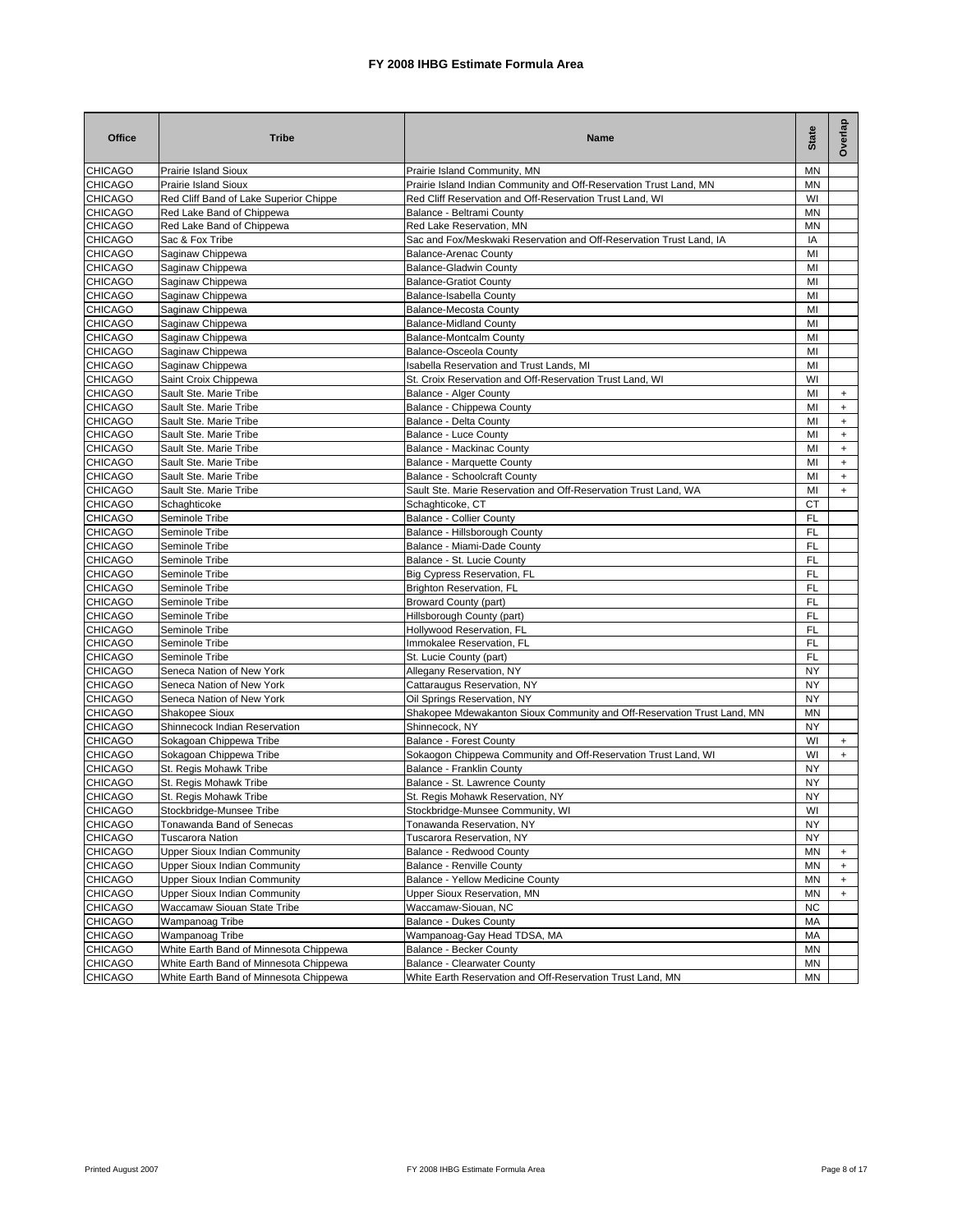| <b>Office</b>                  | <b>Tribe</b>                                             | Name                                                                                                                    | <b>State</b>           | Overlap |
|--------------------------------|----------------------------------------------------------|-------------------------------------------------------------------------------------------------------------------------|------------------------|---------|
| <b>DENVER</b>                  | <b>Blackfeet Tribe</b>                                   | Blackfeet Reservation and Off-Reservation Trust Land, MT                                                                | МT                     |         |
| <b>DENVER</b>                  | <b>Cheyenne River Sioux</b>                              | Cheyenne River Reservation and Off-Reservation Trust Land, SD                                                           | <b>SD</b>              |         |
| <b>DENVER</b><br><b>DENVER</b> | <b>Crow Creek Sioux</b><br>Crow Tribe                    | Crow Creek Reservation, SD<br>Balance -- Big Horn County                                                                | SD<br>МT               |         |
| <b>DENVER</b>                  | Crow Tribe                                               | Crow Reservation and Off-Reservation Trust Land, MT                                                                     | МT                     |         |
| <b>DENVER</b>                  | Flandreau Santee Sioux                                   | Flandreau Reservation, SD                                                                                               | SD                     |         |
| <b>DENVER</b>                  | Fort Belknap Indian Community                            | Fort Belknap Reservation and Off-Reservation Trust Land, MT                                                             | МT                     |         |
| <b>DENVER</b>                  | Fort Peck Assiniboine and Sioux                          | Fort Peck Reservation and Off-Reservation Trust Land, MT                                                                | МT                     |         |
| <b>DENVER</b>                  | Ft. Berthold Affiliated Tribes                           | Fort Berthold Reservation, ND                                                                                           | <b>ND</b>              |         |
| <b>DENVER</b>                  | <b>Goshute Reservation</b>                               | Goshute Reservation, NV-UT                                                                                              | <b>NV</b>              |         |
| <b>DENVER</b>                  | <b>Goshute Reservation</b>                               | Goshute Reservation, NV-UT                                                                                              | UT                     |         |
| <b>DENVER</b><br><b>DENVER</b> | Lower Brule Sioux                                        | Lower Brule Reservation and Off-Reservation Trust Land, SD<br>Wind River Reservation and Off-Reservation Trust Land, WY | <b>SD</b><br><b>WY</b> |         |
| <b>DENVER</b>                  | Northern Arapahoe<br>Northern Cheyenne                   | Northern Cheyenne Reservation and Off-Reservation Trust Land, MT                                                        | MT                     | $+$     |
| <b>DENVER</b>                  | Northern Cheyenne                                        | Northern Cheyenne Reservation and Off-Reservation Trust Land, MT                                                        | <b>SD</b>              |         |
| <b>DENVER</b>                  | NW Band of Shoshone Nation                               | Balance - Box Elder County                                                                                              | UT                     |         |
| <b>DENVER</b>                  | NW Band of Shoshone Nation                               | <b>Balance - Power County</b>                                                                                           | ID                     |         |
| <b>DENVER</b>                  | NW Band of Shoshone Nation                               | Box Elder County (part)                                                                                                 | UT                     |         |
| <b>DENVER</b>                  | Oglala Sioux of Pine Ridge Reservation                   | Pine Ridge Reservation and Off-Reservation Trust Land, SD                                                               | <b>NE</b>              |         |
| <b>DENVER</b>                  | Oglala Sioux of Pine Ridge Reservation                   | Pine Ridge Reservation and Off-Reservation Trust Land, SD                                                               | SD                     |         |
| <b>DENVER</b>                  | Omaha Tribe                                              | Omaha Reservation, IA-NE                                                                                                | IA                     |         |
| <b>DENVER</b><br><b>DENVER</b> | Omaha Tribe<br>Ponca Tribe of Nebraska                   | Omaha Reservation, IA-NE<br>Balance - Boyd County                                                                       | <b>NE</b><br><b>NE</b> |         |
| <b>DENVER</b>                  | Ponca Tribe of Nebraska                                  | Balance - Burt County                                                                                                   | <b>NE</b>              |         |
| <b>DENVER</b>                  | Ponca Tribe of Nebraska                                  | Balance - Charles Mix County                                                                                            | <b>SD</b>              |         |
| <b>DENVER</b>                  | Ponca Tribe of Nebraska                                  | Balance - Douglas County                                                                                                | <b>NE</b>              |         |
| <b>DENVER</b>                  | Ponca Tribe of Nebraska                                  | <b>Balance - Hall County</b>                                                                                            | <b>NE</b>              |         |
| <b>DENVER</b>                  | Ponca Tribe of Nebraska                                  | Balance - Holt County                                                                                                   | <b>NE</b>              |         |
| <b>DENVER</b>                  | Ponca Tribe of Nebraska                                  | Balance - Knox County                                                                                                   | <b>NE</b>              |         |
| <b>DENVER</b>                  | Ponca Tribe of Nebraska                                  | Balance - Lancaster County                                                                                              | NE                     |         |
| <b>DENVER</b>                  | Ponca Tribe of Nebraska                                  | Balance - Madison County                                                                                                | NE                     |         |
| <b>DENVER</b><br><b>DENVER</b> | Ponca Tribe of Nebraska<br>Ponca Tribe of Nebraska       | Balance - Platte County<br>Balance - Pottawattamie County                                                               | NE<br>IA               |         |
| <b>DENVER</b>                  | Ponca Tribe of Nebraska                                  | Balance - Sarpy County                                                                                                  | <b>NE</b>              |         |
| <b>DENVER</b>                  | Ponca Tribe of Nebraska                                  | Balance - Stanton County                                                                                                | <b>NE</b>              |         |
| <b>DENVER</b>                  | Ponca Tribe of Nebraska                                  | <b>Balance - Wayne County</b>                                                                                           | <b>NE</b>              |         |
| <b>DENVER</b>                  | Ponca Tribe of Nebraska                                  | Balance - Woodbury County                                                                                               | IA                     |         |
| <b>DENVER</b>                  | Rocky Boy Chippewa-Cree                                  | Rocky Boy's Reservation and Off-Reservation Trust Land, MT                                                              | MT                     |         |
| <b>DENVER</b>                  | Rocky Boy Chippewa-Cree                                  | Rocky Boy's Reservation and Trust Lands, MT                                                                             | MT                     |         |
| <b>DENVER</b>                  | <b>Rosebud Sioux</b>                                     | Rosebud Reservation and Off-Reservation Trust Land, SD                                                                  | <b>SD</b>              |         |
| <b>DENVER</b><br><b>DENVER</b> | <b>Rosebud Sioux</b><br>Salish and Kootenai Tribes       | Rosebud Reservation and Trust Lands, SD<br>Flathead Reservation, MT                                                     | <b>SD</b><br>МT        |         |
| <b>DENVER</b>                  | Santee Sioux Tribe                                       | Santee Reservation, NE                                                                                                  | <b>NE</b>              |         |
| <b>DENVER</b>                  | Shoshone Tribe of the Wind River Reser                   | Wind River Reservation and Off-Reservation Trust Land, WY                                                               | WY                     | $+$     |
| <b>DENVER</b>                  | Sisseton-Wahpeton Oyate                                  | Lake Traverse Reservation, ND-SD                                                                                        | ND                     |         |
| <b>DENVER</b>                  | Sisseton-Wahpeton Oyate                                  | Lake Traverse Reservation, ND-SD                                                                                        | <b>SD</b>              |         |
| <b>DENVER</b>                  | Skull Valley Band of Goshute                             | Skull Valley Reservation, UT                                                                                            | UT                     |         |
| <b>DENVER</b>                  | Southern Ute Tribe                                       | Southern Ute Reservation, CO                                                                                            | CO                     |         |
| <b>DENVER</b>                  | Spirit Lake Sioux Tribe                                  | Spirit Lake Reservation, ND                                                                                             | <b>ND</b>              |         |
| <b>DENVER</b><br><b>DENVER</b> | <b>Standing Rock Sioux</b><br><b>Standing Rock Sioux</b> | Standing Rock Reservation, SD<br>Standing Rock Reservation, SD                                                          | <b>ND</b><br>SD        |         |
| <b>DENVER</b>                  | Turtle Mountain Band of Chippewa                         | Balance - Rolette County                                                                                                | <b>ND</b>              |         |
| <b>DENVER</b>                  | Turtle Mountain Band of Chippewa                         | Turtle Mountain Reservation and Off-Reservation Trust Land, ND                                                          | МT                     |         |
| <b>DENVER</b>                  | Turtle Mountain Band of Chippewa                         | Turtle Mountain Reservation and Off-Reservation Trust Land, ND                                                          | ND.                    |         |
| <b>DENVER</b>                  | Turtle Mountain Band of Chippewa                         | Turtle Mountain Reservation and Off-Reservation Trust Land, ND                                                          | SD                     |         |
| <b>DENVER</b>                  | Uintah & Ouray Ute Indian Tribe                          | Uintah and Ouray Reservation and Off-Reservation Trust Land, UT                                                         | UT                     |         |
| <b>DENVER</b>                  | Utah Paiute Tribe                                        | <b>Balance - Beaver County</b>                                                                                          | UT                     |         |
| <b>DENVER</b>                  | Utah Paiute Tribe                                        | Balance - Iron County                                                                                                   | UT                     |         |
| <b>DENVER</b>                  | Utah Paiute Tribe                                        | <b>Balance - Millard County</b><br><b>Balance - Sevier County</b>                                                       | UT<br>UT               |         |
| <b>DENVER</b><br><b>DENVER</b> | Utah Paiute Tribe<br>Utah Paiute Tribe                   | Balance - Washington County                                                                                             | UT                     |         |
| <b>DENVER</b>                  | Utah Paiute Tribe                                        | Paiute Reservation, UT                                                                                                  | UT                     |         |
| <b>DENVER</b>                  | Ute Mountain Tribe                                       | Ute Mountain Reservation and Off-Reservation Trust Land, CO-NM-UT                                                       | CO                     |         |
| <b>DENVER</b>                  | Ute Mountain Tribe                                       | Ute Mountain Reservation and Off-Reservation Trust Land, CO-NM-UT                                                       | <b>NM</b>              |         |
| <b>DENVER</b>                  | Ute Mountain Tribe                                       | Ute Mountain Reservation and Off-Reservation Trust Land, CO-NM-UT                                                       | UT                     |         |
| <b>DENVER</b>                  | Winnebago Tribe                                          | Winnebago Reservation and Off-Reservation Trust Land, NE-IA                                                             | IA                     |         |
| <b>DENVER</b>                  | Winnebago Tribe                                          | Winnebago Reservation and Off-Reservation Trust Land, NE-IA                                                             | <b>NE</b>              |         |
| <b>DENVER</b>                  | Winnebago Tribe                                          | Winnebago Reservation, NE                                                                                               | NE                     |         |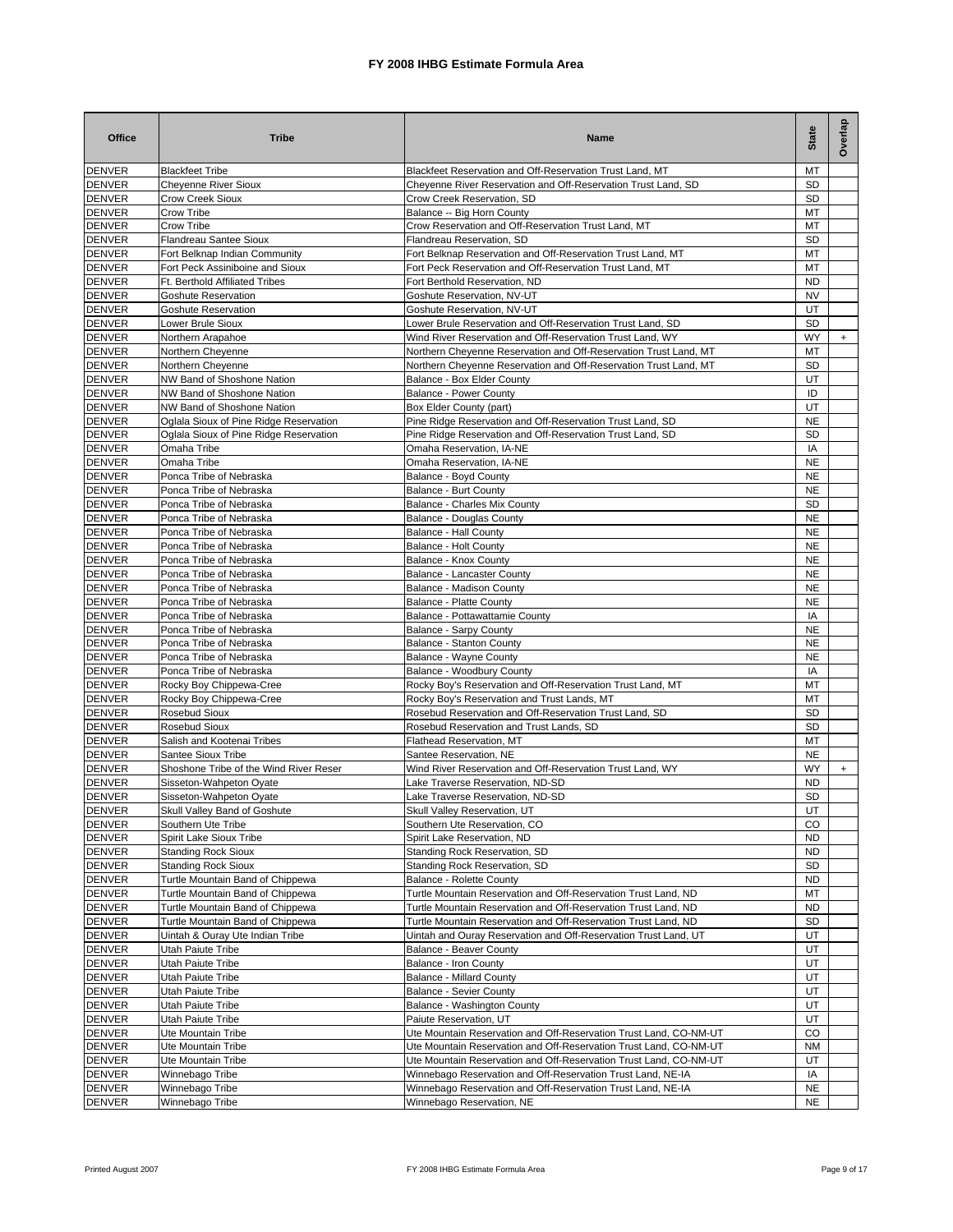| <b>Office</b> | <b>Tribe</b>         | <b>Name</b>             | n,<br>$\boldsymbol{\omega}$<br><b>O</b> | ത |
|---------------|----------------------|-------------------------|-----------------------------------------|---|
| <b>DENVER</b> | <b>Yankton Sioux</b> | Yankton Reservation, SD | <b>SD</b>                               |   |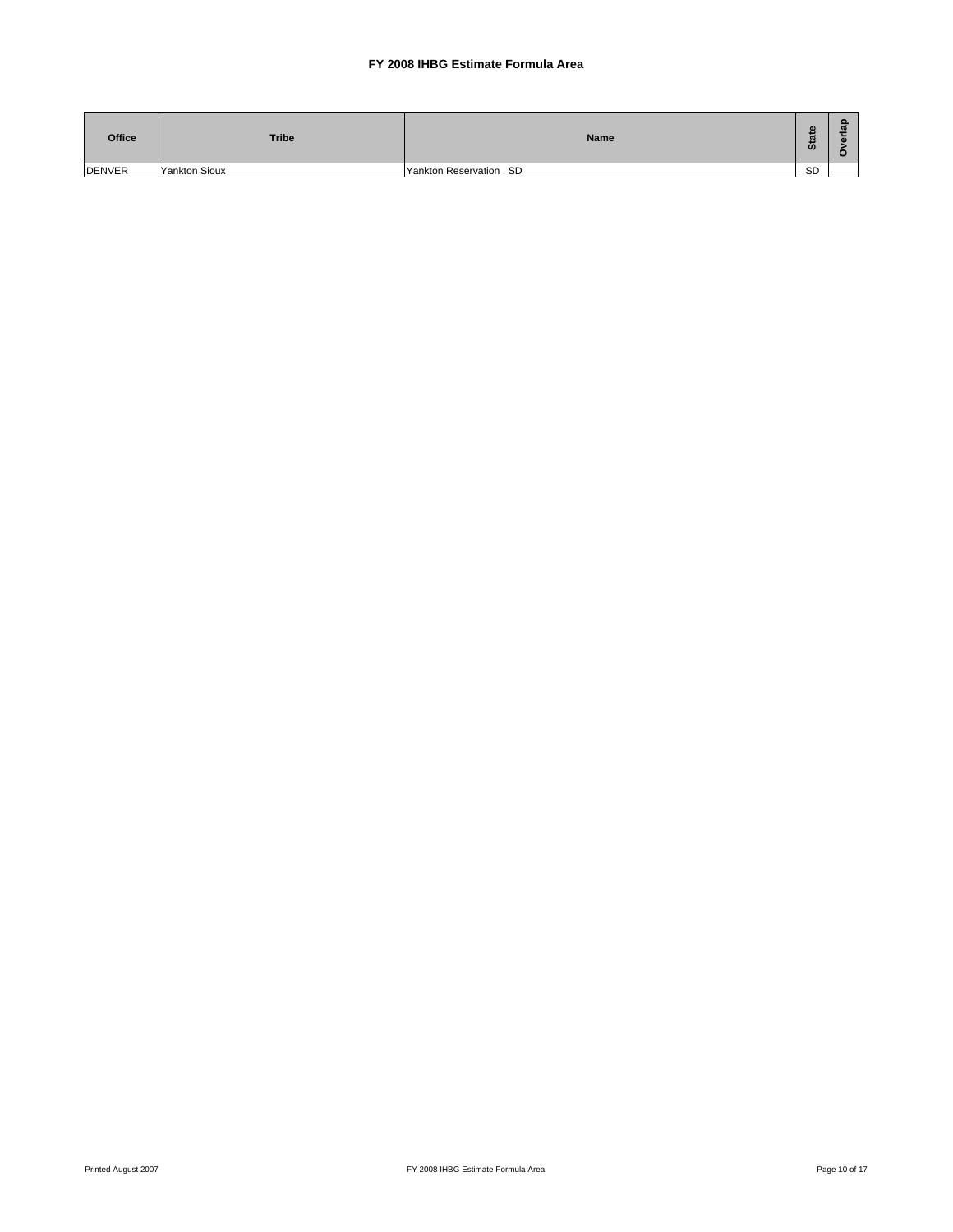| <b>Office</b>                      | <b>Tribe</b>                                                           | Name                                                                                           | <b>State</b>    | Overlap                                       |
|------------------------------------|------------------------------------------------------------------------|------------------------------------------------------------------------------------------------|-----------------|-----------------------------------------------|
| <b>OKLAHOMA</b>                    | Absentee-Shawnee                                                       | Balance - Lincoln County                                                                       | OK              | $+$                                           |
| <b>OKLAHOMA</b>                    | Absentee-Shawnee                                                       | <b>Balance-Cleveland County</b>                                                                | ОК              | $\ddot{}$                                     |
| <b>OKLAHOMA</b><br><b>OKLAHOMA</b> | Absentee-Shawnee<br>Alabama-Couchatta                                  | Citizen Potawatomi Nation-Absentee Shawnee Tribe OTSA, OK<br>Alabama-Coushatta Reservation, TX | OK<br>TX        | $+$                                           |
| <b>OKLAHOMA</b>                    | Alabama-Quassarte Tribal Town                                          | Creek OTSA, OK                                                                                 | OK              | $+$                                           |
| <b>OKLAHOMA</b>                    | Apache Tribe                                                           | Kiowa-Comanche-Apache-Fort Sill Apache                                                         | OK              | $+$                                           |
| <b>OKLAHOMA</b>                    | Caddo Tribe                                                            | Caddo-Wichita-Delaware OTSA, OK                                                                | OK              | $+$                                           |
| <b>OKLAHOMA</b>                    | Caddo Tribe                                                            | Kiowa-Comanche-Apache-Fort Sill Apache-Caddo-Witchita-Delawa                                   | OK              | $+$                                           |
| <b>OKLAHOMA</b>                    | <b>Cherokee Nation</b>                                                 | Cherokee OTSA, OK                                                                              | OK              |                                               |
| <b>OKLAHOMA</b>                    | Cheyenne-Arapaho Tribes                                                | Cheyenne-Arapaho OTSA, OK                                                                      | OK              |                                               |
| <b>OKLAHOMA</b>                    | Chickasaw                                                              | Chickasaw OTSA, OK                                                                             | OK              |                                               |
| <b>OKLAHOMA</b>                    | Chitimacha Tribe                                                       | Chitimacha Reservation, LA                                                                     | LA              |                                               |
| <b>OKLAHOMA</b>                    | <b>Choctaw Nation</b>                                                  | Choctaw OTSA, OK                                                                               | OK              |                                               |
| <b>OKLAHOMA</b><br><b>OKLAHOMA</b> | Citizen Band Potawatomi Tribe<br>Citizen Band Potawatomi Tribe         | Balance - Lincoln County<br><b>Balance-Cleveland County</b>                                    | OK<br>OK        | $\ddot{}$<br>$\ddot{}$                        |
| <b>OKLAHOMA</b>                    | Citizen Band Potawatomi Tribe                                          | Citizen Potawatomi Nation-Absentee Shawnee Tribe OTSA, OK                                      | OK              | $\ddot{}$                                     |
| <b>OKLAHOMA</b>                    | <b>Comanche Nation</b>                                                 | Kiowa-Comanche-Apache-Fort Sill Apache                                                         | OK              | $\ddot{}$                                     |
| <b>OKLAHOMA</b>                    | Coushatta Tribe                                                        | Coushatta Reservation, LA                                                                      | LA              |                                               |
| <b>OKLAHOMA</b>                    | Delaware Nation of West Oklahoma                                       | Caddo-Wichita-Delaware OTSA, OK                                                                | OK              | $+$                                           |
| <b>OKLAHOMA</b>                    | Eastern Shawnee Tribe                                                  | Eastern Shawnee OTSA, OK                                                                       | OK              |                                               |
| <b>OKLAHOMA</b>                    | Fort Sill Apache Tribe                                                 | Kiowa-Comanche-Apache-Fort Sill Apache                                                         | OK              | $+$                                           |
| <b>OKLAHOMA</b>                    | lowa Tribe of Kansas and Nebraska                                      | Balance - Brown County                                                                         | ΚS              |                                               |
| <b>OKLAHOMA</b>                    | lowa Tribe of Kansas and Nebraska                                      | Balance - Doniphan County                                                                      | ΚS              |                                               |
| <b>OKLAHOMA</b><br><b>OKLAHOMA</b> | Iowa Tribe of Kansas and Nebraska<br>lowa Tribe of Kansas and Nebraska | Balance - Richardson County<br>lowa Reservation and Off-Reservation Trust Land, KS-NE          | <b>NE</b><br>ΚS |                                               |
| <b>OKLAHOMA</b>                    | Iowa Tribe of Kansas and Nebraska                                      | lowa Reservation and Off-Reservation Trust Land, KS-NE                                         | <b>NE</b>       |                                               |
| <b>OKLAHOMA</b>                    | Iowa Tribe of Oklahoma                                                 | lowa OTSA, OK                                                                                  | OK              |                                               |
| <b>OKLAHOMA</b>                    | Jena Band of Choctaw                                                   | Jena Band of Choctaw, LA                                                                       | LA              |                                               |
| <b>OKLAHOMA</b>                    | <b>Kaw Tribe</b>                                                       | Kaw OTSA, OK                                                                                   | OK              | $+$                                           |
| <b>OKLAHOMA</b>                    | Kialegee Tribal Town                                                   | Creek OTSA, OK                                                                                 | OK              | $+$                                           |
| <b>OKLAHOMA</b>                    | Kickapoo Tribe                                                         | Kickapoo Reservation, KS                                                                       | KS              |                                               |
| <b>OKLAHOMA</b>                    | Kickapoo Tribe of Oklahoma                                             | Kickapoo OTSA, OK                                                                              | OK              |                                               |
| <b>OKLAHOMA</b>                    | Kiowa Tribe                                                            | Kiowa-Comanche-Apache-Fort Sill Apache OTSA                                                    | OK              | $\ddot{}$                                     |
| <b>OKLAHOMA</b><br><b>OKLAHOMA</b> | Miami Tribe<br>Miami Tribe                                             | Miami OTSA, OK<br>Miami-Peoria Joint use area, OK                                              | ОК<br>OK        | $+$<br>$+$                                    |
| <b>OKLAHOMA</b>                    | Modoc Tribe                                                            | Modoc OTSA, OK                                                                                 | OK              |                                               |
| <b>OKLAHOMA</b>                    | Muscogee (Creek) Nation                                                | Creek OTSA, OK                                                                                 | OK              | $+$                                           |
| <b>OKLAHOMA</b>                    | Muscogee (Creek) Nation                                                | Creek-Seminole Joint Area OTSA, OK                                                             | OK              | $+$                                           |
| <b>OKLAHOMA</b>                    | Osage Tribe                                                            | Osage Reservation, OK                                                                          | OK              |                                               |
| <b>OKLAHOMA</b>                    | Otoe-Missouria Tribe                                                   | Otoe-Missouria OTSA, OK                                                                        | OK              |                                               |
| <b>OKLAHOMA</b>                    | Ottawa Tribe                                                           | Ottawa OTSA, OK                                                                                | OK              |                                               |
| <b>OKLAHOMA</b>                    | Pawnee Tribe                                                           | Pawnee OTSA, OK                                                                                | OK              |                                               |
| <b>OKLAHOMA</b>                    | Peoria Tribe                                                           | Miami-Peoria Joint use area, OK                                                                | OK              | $\ddot{}$                                     |
| <b>OKLAHOMA</b><br><b>OKLAHOMA</b> | Peoria Tribe<br>Ponca Tribe                                            | Peoria OTSA, OK<br>Kaw-Ponca Joint OTSA, OK                                                    | ОК<br>ОΚ        | $\ddot{}$<br>$\begin{array}{c} + \end{array}$ |
| <b>OKLAHOMA</b>                    | Ponca Tribe                                                            | Ponca OTSA, OK                                                                                 | ОК              | $+$                                           |
| <b>OKLAHOMA</b>                    | Ponca Tribe                                                            | Ponca, OK                                                                                      | OK              |                                               |
| <b>OKLAHOMA</b>                    | Prairie Band of Potawatomi                                             | Prairie Band Potawatomi Reservation, MN                                                        | ΚS              |                                               |
| <b>OKLAHOMA</b>                    | Quapaw Tribe                                                           | Quapaw OTSA, OK                                                                                | ОК              |                                               |
| <b>OKLAHOMA</b>                    | Sac and Fox of Missouri                                                | Sac and Fox Reservation and Off-Reservation Trust Land, NE-KS                                  | ΚS              |                                               |
| <b>OKLAHOMA</b>                    | Sac and Fox of Missouri                                                | Sac and Fox Reservation and Off-Reservation Trust Land, NE-KS                                  | NE              |                                               |
| <b>OKLAHOMA</b>                    | Sac and Fox Tribe                                                      | Sac and Fox OTSA, OK                                                                           | OK              |                                               |
| <b>OKLAHOMA</b>                    | Seminole Nation                                                        | Seminole OTSA, OK                                                                              | OK              | $+$                                           |
| <b>OKLAHOMA</b><br><b>OKLAHOMA</b> | Seneca-Cayuga<br>Seneca-Cayuga                                         | Seneca-Cayuga OTSA, OK                                                                         | OK<br>OK        |                                               |
| <b>OKLAHOMA</b>                    | Shawnee                                                                | Seneca-Cayuga, OK<br>Minimum Needs                                                             | OK              |                                               |
| <b>OKLAHOMA</b>                    | Texas Band of Kickapoo Indians                                         | Balance - Maverick County                                                                      | TX              |                                               |
| <b>OKLAHOMA</b>                    | Texas Band of Kickapoo Indians                                         | Kickapoo Reservation, TX                                                                       | ТX              |                                               |
| <b>OKLAHOMA</b>                    | Thlopthlocco Tribal Town                                               | Creek OTSA, OK                                                                                 | OK              | $+$                                           |
| <b>OKLAHOMA</b>                    | Tonkawa Tribe                                                          | Tonkawa OTSA, OK                                                                               | OK              |                                               |
| <b>OKLAHOMA</b>                    | Tunica-Biloxi Tribe                                                    | Balance - Avoyelles Parish                                                                     | LA              |                                               |
| <b>OKLAHOMA</b>                    | Tunica-Biloxi Tribe                                                    | Balance - Rapides Parish                                                                       | LA              |                                               |
| <b>OKLAHOMA</b>                    | Tunica-Biloxi Tribe                                                    | Tunica-Biloxi Reservation, LA                                                                  | LA              |                                               |
| <b>OKLAHOMA</b>                    | United Keetoowah                                                       | Minimum Needs                                                                                  | OK              |                                               |
| <b>OKLAHOMA</b>                    | <b>Wichita Tribe</b>                                                   | Caddo-Wichita-Delaware OTSA, OK                                                                | OK              | $+$                                           |
| <b>OKLAHOMA</b><br><b>OKLAHOMA</b> | Wyandotte<br>Wyandotte                                                 | Balance - Newton County<br>Wyandotte OTSA, OK                                                  | MO<br>OK        |                                               |
|                                    |                                                                        |                                                                                                |                 |                                               |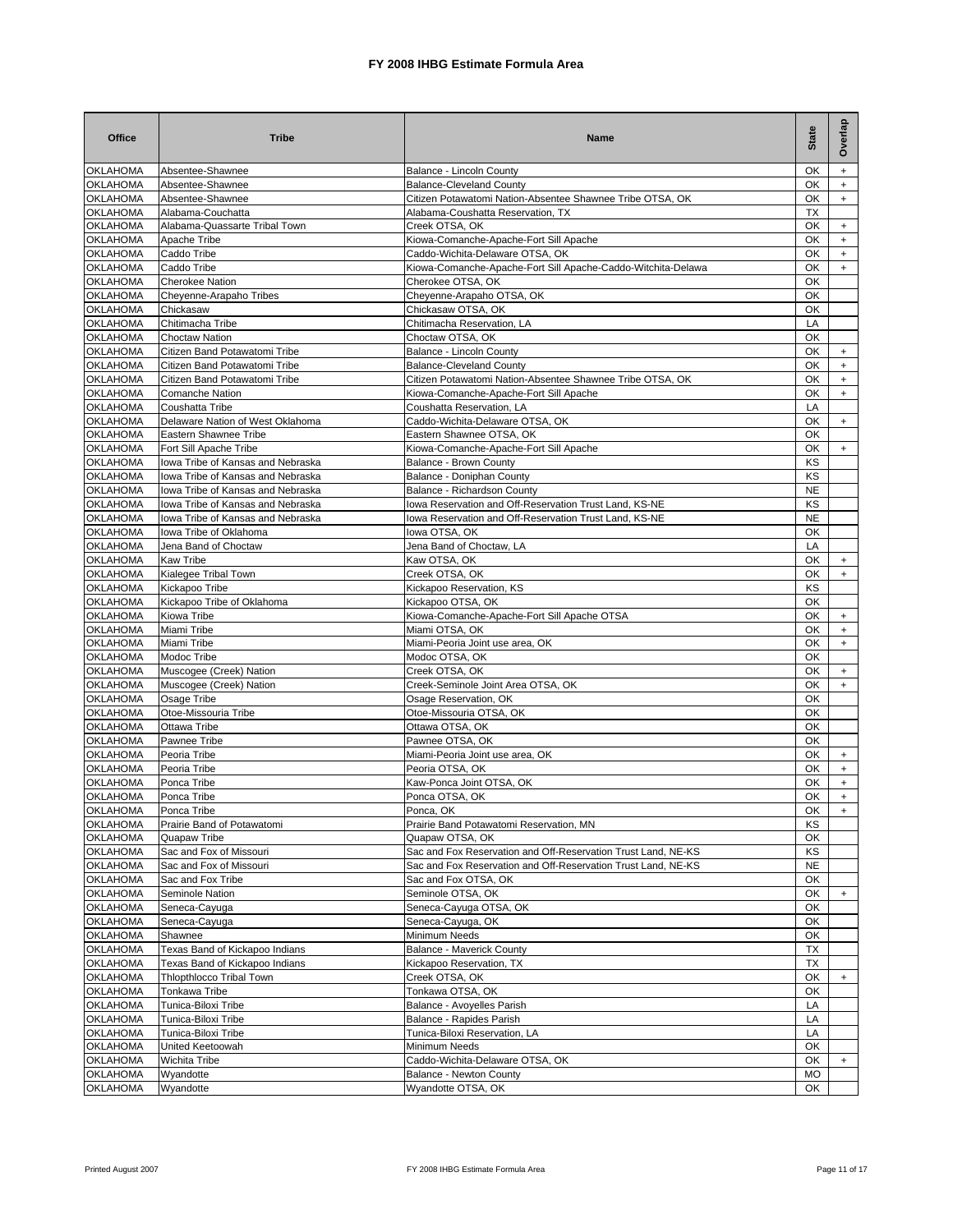| <b>Office</b>                    | <b>Tribe</b>                                              | Name                                                                                                                                 | <b>State</b> | Overlap                |
|----------------------------------|-----------------------------------------------------------|--------------------------------------------------------------------------------------------------------------------------------------|--------------|------------------------|
| <b>PHOENIX</b>                   | Acoma Pueblo                                              | Acoma Pueblo and Off-Reservation Trust Land, NM                                                                                      | <b>NM</b>    |                        |
| <b>PHOENIX</b>                   | Agua Caliente Band of Cahuilla                            | Agua Caliente Reservation, CA                                                                                                        | СA           |                        |
| PHOENIX                          | Ak-Chin                                                   | Maricopa (Ak Chin) Reservation, AZ                                                                                                   | AZ           |                        |
| <b>PHOENIX</b><br><b>PHOENIX</b> | Alturas Rancheria<br>Auburn Rancheria                     | Alturas Rancheria, CA<br><b>Balance - Placer County</b>                                                                              | СA<br>CA     |                        |
| <b>PHOENIX</b>                   | Augustine Band of Cahuilla                                | Riverside County (part)                                                                                                              | CA           |                        |
| <b>PHOENIX</b>                   | Barona Group of Capitan Grande                            | Barona Rancheria, CA                                                                                                                 | CA           |                        |
| <b>PHOENIX</b>                   | Berry Creek Rancheria                                     | Balance - Butte County                                                                                                               | СA           | $\ddot{}$              |
| <b>PHOENIX</b>                   | Berry Creek Rancheria                                     | Berry Creek Rancheria and Off-Reservation Trust Land, CA                                                                             | CA           | $+$                    |
| <b>PHOENIX</b>                   | Big Lagoon Rancheria                                      | Big Lagoon Rancheria, CA                                                                                                             | CA           |                        |
| <b>PHOENIX</b>                   | <b>Big Pine Band</b>                                      | Big Pine Reservation, CA                                                                                                             | CA           |                        |
| <b>PHOENIX</b>                   | <b>Big Sandy Rancheria</b>                                | Big Sandy Rancheria, CA                                                                                                              | CA           |                        |
| <b>PHOENIX</b>                   | <b>Big Valley Rancheria</b>                               | Balance - Lake County                                                                                                                | CA           | $+$                    |
| <b>PHOENIX</b><br><b>PHOENIX</b> | <b>Big Valley Rancheria</b><br><b>Blue Lake Rancheria</b> | Big Valley Rancheria, CA<br>Blue Lake Rancheria, CA                                                                                  | CA<br>CA     | $+$                    |
| <b>PHOENIX</b>                   | Bridgeport Paiute Indian Colony                           | <b>Bridgeport Reservation, CA</b>                                                                                                    | CA           |                        |
| <b>PHOENIX</b>                   | Buena Vista Rancheria                                     | Balance - Amador County                                                                                                              | CA           | $+$                    |
| <b>PHOENIX</b>                   | Cabazon Band                                              | Cabazon Reservation, CA                                                                                                              | CA           |                        |
| <b>PHOENIX</b>                   | Cahuilla Band                                             | Cahuilla Reservation, CA                                                                                                             | CA           |                        |
| <b>PHOENIX</b>                   | California Valley Miwok Tribe                             | <b>Calaveras County</b>                                                                                                              | CA           |                        |
| <b>PHOENIX</b>                   | Campo Band                                                | Campo Reservation, CA                                                                                                                | CA           |                        |
| <b>PHOENIX</b>                   | Cedarville Rancheria                                      | Cedarville Rancheria, CA                                                                                                             | CA           |                        |
| <b>PHOENIX</b>                   | Chemehuevi                                                | Chemehuevi Reservation, CA                                                                                                           | CA           |                        |
| <b>PHOENIX</b>                   | Chicken Ranch Rancheria                                   | Tuolumne County (part)                                                                                                               | CA           |                        |
| <b>PHOENIX</b>                   | Chico Rancheria                                           | Balance - Butte County                                                                                                               | CA           | $\ddot{}$              |
| <b>PHOENIX</b><br><b>PHOENIX</b> | Chico Rancheria<br>Cloverdale Rancheria                   | Mechoopda, CA                                                                                                                        | CA<br>CA     | $\ddot{}$<br>$\ddot{}$ |
| <b>PHOENIX</b>                   | Cochiti Pueblo                                            | Balance - Sonoma County<br>Cochiti Pueblo, NM                                                                                        | <b>NM</b>    |                        |
| <b>PHOENIX</b>                   | Cocopah Tribe                                             | Cocopah Reservation, AZ                                                                                                              | AZ           |                        |
| <b>PHOENIX</b>                   | Cold Springs Rancheria                                    | Cold Springs Rancheria, CA                                                                                                           | CA           |                        |
| <b>PHOENIX</b>                   | Colorado River Indian Tribes                              | Colorado River Reservation, AZ-CA                                                                                                    | AZ           |                        |
| <b>PHOENIX</b>                   | Colorado River Indian Tribes                              | Colorado River Reservation, AZ-CA                                                                                                    | CA           |                        |
| <b>PHOENIX</b>                   | Colusa Rancheria                                          | Colusa Rancheria, CA                                                                                                                 | СA           |                        |
| <b>PHOENIX</b>                   | Cortina Rancheria                                         | Cortina Rancheria, CA                                                                                                                | CA           | $+$                    |
| <b>PHOENIX</b>                   | Cortina Rancheria                                         | Yolo County (part)                                                                                                                   | СA           | $+$                    |
| <b>PHOENIX</b>                   | Coyote Valley Band                                        | Balance - Mendocino County                                                                                                           | СA           | $+$                    |
| <b>PHOENIX</b><br><b>PHOENIX</b> | Coyote Valley Band<br>Coyote Valley Band                  | Balance - Sonoma County<br>Coyote Valley Reservation, CA                                                                             | CA<br>CA     | $\ddot{}$<br>$+$       |
| <b>PHOENIX</b>                   | Death Valley Timba-Sha                                    | Balance - Inyo County                                                                                                                | CA           |                        |
| <b>PHOENIX</b>                   | Dry Creek Rancheria                                       | Balance - Sonoma County                                                                                                              | CA           | $+$                    |
| <b>PHOENIX</b>                   | Dry Creek Rancheria                                       | Dry Creek Rancheria, CA                                                                                                              | СA           | $+$                    |
| <b>PHOENIX</b>                   | Duck Valley Shoshone-Paiute                               | Duck Valley Reservation, ID-NV                                                                                                       | ID           |                        |
| <b>PHOENIX</b>                   | Duck Valley Shoshone-Paiute                               | Duck Valley Reservation, ID-NV                                                                                                       | <b>NV</b>    |                        |
| <b>PHOENIX</b>                   | Duckwater Shoshone                                        | Duckwater Reservation, NV                                                                                                            | <b>NV</b>    |                        |
| <b>PHOENIX</b>                   | Elk Valley Rancheria                                      | Elk Valley Rancheria, CA                                                                                                             | СA           |                        |
| <b>PHOENIX</b>                   | Ely Shoshone                                              | Elv Reservation, NV                                                                                                                  | <b>NV</b>    |                        |
| <b>PHOENIX</b>                   | Enterprise Rancheria                                      | Balance - Butte County                                                                                                               | CА           |                        |
| PHOENIX<br><b>PHOENIX</b>        | Enterprise Rancheria<br>Ewiiaapaayp Band of Kumeyaay      | Enterprise Rancheria, CA<br>San Diego County (part)                                                                                  | CA<br>СA     | $\ddot{}$              |
| <b>PHOENIX</b>                   | Fallon Paiute-Shoshone                                    | Fallon Paiute-Shoshone Colony, NV                                                                                                    | <b>NV</b>    |                        |
| <b>PHOENIX</b>                   | Fallon Paiute-Shoshone                                    | Fallon Paiute-Shoshone Reservation and Off-Reservation Trust Land, NV                                                                | NV           |                        |
| <b>PHOENIX</b>                   | Fort Bidwell                                              | Balance - Modoc County                                                                                                               | CA           | $\ddot{}$              |
| <b>PHOENIX</b>                   | Fort Bidwell                                              | Fort Bidwell Reservation, CA                                                                                                         | СA           | $+$                    |
| <b>PHOENIX</b>                   | Fort Independence                                         | Fort Independence Reservation, CA                                                                                                    | СA           |                        |
| <b>PHOENIX</b>                   | Fort McDermitt Paiute and Shoshone                        | Fort McDermitt Reservation, NV-OR                                                                                                    | <b>NV</b>    |                        |
| <b>PHOENIX</b>                   | Fort McDermitt Paiute and Shoshone                        | Fort McDermitt Reservation, NV-OR                                                                                                    | OR           |                        |
| <b>PHOENIX</b>                   | Fort McDowell Yavapai Nation                              | Fort McDowell Reservation, AZ                                                                                                        | AΖ           |                        |
| <b>PHOENIX</b>                   | Fort Mojave Tribe                                         | Fort Mojave Reservation and Off-Reservation Trust Land, AZ-CA-NV                                                                     | AZ           |                        |
| <b>PHOENIX</b><br><b>PHOENIX</b> | Fort Mojave Tribe<br>Fort Mojave Tribe                    | Fort Mojave Reservation and Off-Reservation Trust Land, AZ-CA-NV<br>Fort Mojave Reservation and Off-Reservation Trust Land, AZ-CA-NV | СA<br>NV     |                        |
| <b>PHOENIX</b>                   | Gila River                                                | Gila River Reservation, AZ                                                                                                           | AZ           |                        |
| <b>PHOENIX</b>                   | Graton Rancheria                                          | Balance - Marin County                                                                                                               | CA           | $+$                    |
| <b>PHOENIX</b>                   | Graton Rancheria                                          | Balance - Sonoma County                                                                                                              | CA           | $\ddot{}$              |
| <b>PHOENIX</b>                   | Greenville Rancheria                                      | Balance - Plumas County                                                                                                              | CA           | $+$                    |
| <b>PHOENIX</b>                   | Greenville Rancheria                                      | Balance - Tehama County                                                                                                              | CA           | $\ddot{}$              |
| PHOENIX                          | Greenville Rancheria                                      | Greenville Rancheria, CA                                                                                                             | CA           | $\ddot{}$              |
| <b>PHOENIX</b>                   | Grindstone Rancheria                                      | Balance - Glenn County                                                                                                               | СA           |                        |
| <b>PHOENIX</b>                   | Grindstone Rancheria                                      | Grindstone Rancheria, CA                                                                                                             | СA           |                        |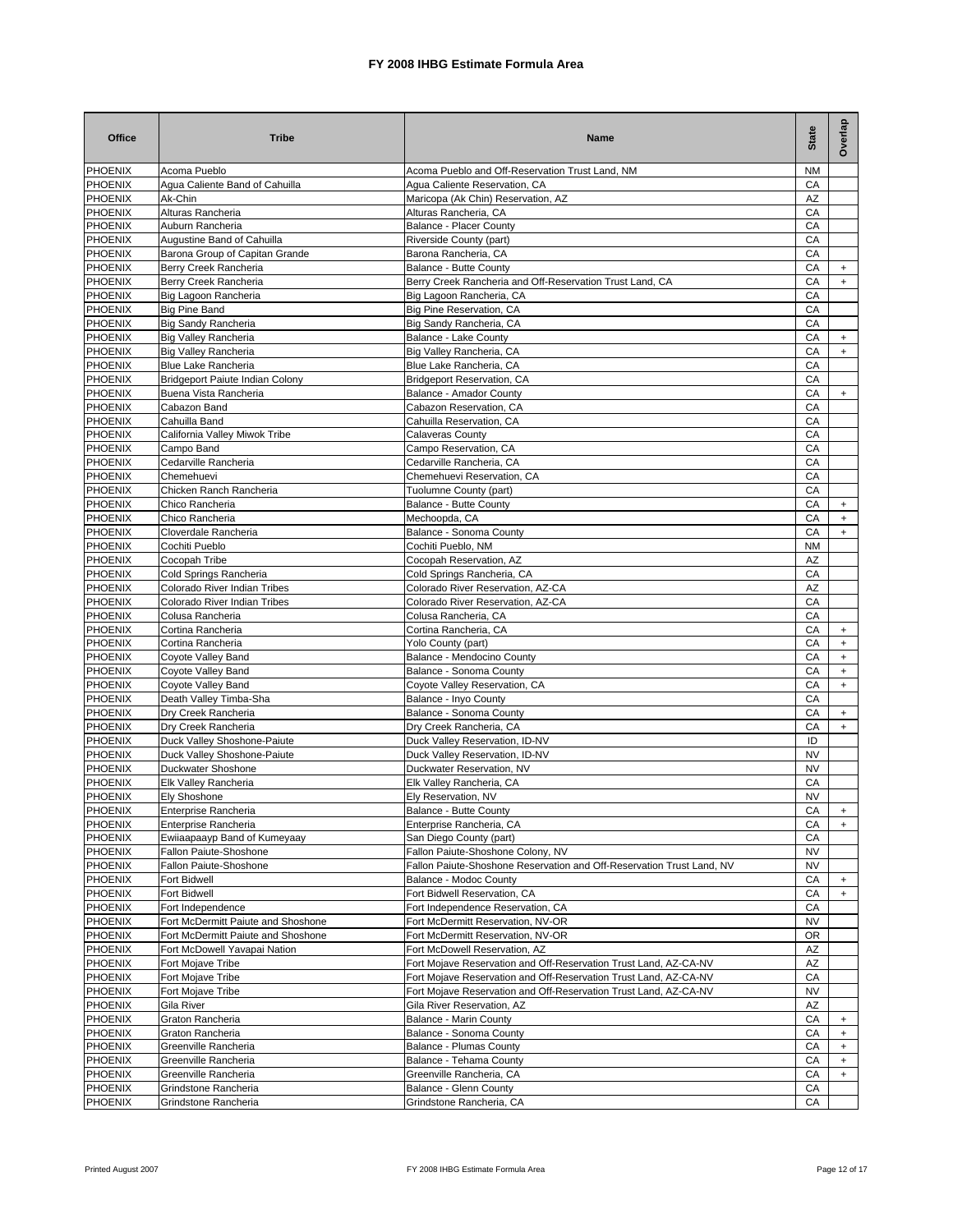| <b>Office</b>                    | <b>Tribe</b>                                              | Name                                                                                         | <b>State</b>    | Overlap          |
|----------------------------------|-----------------------------------------------------------|----------------------------------------------------------------------------------------------|-----------------|------------------|
| <b>PHOENIX</b>                   | Guidiville Rancheria                                      | Guidiville Rancheria & Balance-Mendocino                                                     | CA              |                  |
| <b>PHOENIX</b>                   | Havasupai                                                 | Havasupai Reservation, AZ                                                                    | AZ              |                  |
| PHOENIX                          | Hoopa Valley                                              | Hoopa Valley Reservation, CA                                                                 | CA              |                  |
| PHOENIX<br><b>PHOENIX</b>        | Hopi<br>Hopland Rancheria                                 | Hopi Reservation and Off-Reservation Trust Land, AZ<br>Hopland Rancheria & Bal-Mendocino, CA | ΑZ<br>CA        |                  |
| PHOENIX                          | Hualapai                                                  | Hualapai Reservation and Trust Lands, AZ                                                     | AZ              |                  |
| <b>PHOENIX</b>                   | Inaja Band                                                | San Diego County (part)                                                                      | CA              |                  |
| PHOENIX                          | Ione Band of Miwok Indians                                | Balance - Amador County                                                                      | СA              | $+$              |
| <b>PHOENIX</b>                   | <b>Isleta Pueblo</b>                                      | Isleta Pueblo, NM                                                                            | NM              |                  |
| <b>PHOENIX</b>                   | Jackson Rancheria                                         | Amador County (part)                                                                         | CA              |                  |
| <b>PHOENIX</b>                   | Jamul Indian Village                                      | Jamul Indian Village, CA                                                                     | CA              |                  |
| <b>PHOENIX</b>                   | Jemez Pueblo                                              | Jemez Pueblo, NM                                                                             | <b>NM</b>       |                  |
| <b>PHOENIX</b>                   | Jicarilla Reservation                                     | Jicarilla Apache Reservation, NM                                                             | <b>NM</b>       |                  |
| <b>PHOENIX</b><br><b>PHOENIX</b> | Kaibab Band of Paiute<br>Karuk                            | Kaibab Reservation, AZ<br><b>Balance-Humbolt County</b>                                      | AZ<br>CA        | $+$              |
| <b>PHOENIX</b>                   | Karuk                                                     | Balance-Siskiyou County                                                                      | CA              | $\ddot{}$        |
| <b>PHOENIX</b>                   | Karuk                                                     | Karuk Reservation and Off-Reservation Trust Land, CA                                         | CA              | $\ddot{}$        |
| <b>PHOENIX</b>                   | La Jolla Band                                             | La Jolla Reservation, CA                                                                     | CA              |                  |
| <b>PHOENIX</b>                   | La Posta Band                                             | La Posta Reservation, CA                                                                     | CA              |                  |
| <b>PHOENIX</b>                   | Laguna Pueblo                                             | Laguna Pueblo and Off-Reservation Trust Land, NM                                             | <b>NM</b>       |                  |
| <b>PHOENIX</b>                   | Las Vegas Colony                                          | Las Vegas Colony, NV                                                                         | <b>NV</b>       |                  |
| <b>PHOENIX</b>                   | Lavtonville Rancheria                                     | Balance - Mendocino County                                                                   | CA              | $\ddot{}$        |
| <b>PHOENIX</b>                   | Laytonville Rancheria                                     | Laytonville Rancheria, CA                                                                    | CA              | $\ddot{}$        |
| <b>PHOENIX</b>                   | Lone Pine Paiute-Shoshone                                 | Balance - Mono County                                                                        | CA              |                  |
| <b>PHOENIX</b>                   | Lone Pine Paiute-Shoshone                                 | Lone Pine Reservation, CA                                                                    | CA              |                  |
| <b>PHOENIX</b><br><b>PHOENIX</b> | Los Coyotes Band of Cahuilla<br>Lovelock Colony           | Los Coyotes Reservation, CA<br>Lovelock Colony, NV                                           | CA<br><b>NV</b> |                  |
| <b>PHOENIX</b>                   | Lower Lake Rancheria                                      | Balance - Sonoma County                                                                      | CA              | $\ddot{}$        |
| <b>PHOENIX</b>                   | Lytton Rancheria of California                            | Balance - Sonoma County                                                                      | СA              | $\ddot{}$        |
| <b>PHOENIX</b>                   | Manchester Point Arena Rancheria                          | Balance - Mendocino County                                                                   | СA              | $\ddot{}$        |
| <b>PHOENIX</b>                   | Manchester Point Arena Rancheria                          | Manchester Point Rancheria                                                                   | СA              | $\ddot{}$        |
| <b>PHOENIX</b>                   | Manzanita Band                                            | Manzanita Reservation, CA                                                                    | СA              |                  |
| <b>PHOENIX</b>                   | Mesa Grande Band                                          | Mesa Grande Reservation, CA                                                                  | СA              |                  |
| <b>PHOENIX</b>                   | <b>Mescalero Reservation</b>                              | Mescalero Reservation, NM                                                                    | <b>NM</b>       |                  |
| <b>PHOENIX</b>                   | Middletown Rancheria                                      | Balance - Lake County                                                                        | CA              | $+$              |
| <b>PHOENIX</b><br><b>PHOENIX</b> | Middletown Rancheria                                      | Middletown Rancheria, CA                                                                     | СA<br><b>NV</b> | $+$              |
| <b>PHOENIX</b>                   | Moapa Band of Paiute<br>Mooretown Rancheria               | Moapa River Reservation, NV<br>Balance - Butte County                                        | CA              | $+$              |
| <b>PHOENIX</b>                   | Mooretown Rancheria                                       | Mooretown Rancheria, CA                                                                      | CA              | $+$              |
| <b>PHOENIX</b>                   | Morongo Band of Cahuilla                                  | Morongo Reservation, CA                                                                      | CA              |                  |
| <b>PHOENIX</b>                   | Nambe Pueblo                                              | Nambe Pueblo and Off-Reservation Trust Land, NM                                              | <b>NM</b>       |                  |
| <b>PHOENIX</b>                   | Navajo Nation                                             | Navajo Nation Reservation and Off-Reservation Trust Land, NM-AZ-UT                           | AZ              |                  |
| <b>PHOENIX</b>                   | Navajo Nation                                             | Navajo Nation Reservation and Off-Reservation Trust Land, NM-AZ-UT                           | <b>NM</b>       |                  |
| <b>PHOENIX</b>                   | Navajo Nation                                             | Navajo Nation Reservation and Off-Reservation Trust Land, NM-AZ-UT                           | UT              |                  |
| <b>PHOENIX</b>                   | North Fork Rancheria                                      | <b>Balance Fresno</b>                                                                        | СA              | $+$              |
| PHOENIX                          | North Fork Rancheria                                      | <b>Balance Madera County</b>                                                                 | CA              | $+$              |
| <b>PHOENIX</b><br><b>PHOENIX</b> | North Fork Rancheria                                      | Balance Mariposa<br>North Fork Rancheria, CA                                                 | СA              |                  |
| <b>PHOENIX</b>                   | North Fork Rancheria<br>Ohkay Owingeh (formerly San Juan) | Balance - Rio Arriba County                                                                  | CA<br>NM        | $\ddot{}$        |
| <b>PHOENIX</b>                   | Ohkay Owingeh (formerly San Juan)                         | San Juan Pueblo, NM                                                                          | NM              |                  |
| <b>PHOENIX</b>                   | Paiute-Shoshone of Bishop Colony                          | Bishop Rancheria, CA                                                                         | СA              |                  |
| <b>PHOENIX</b>                   | Pala Bank                                                 | Pala Reservation, CA                                                                         | CA              |                  |
| PHOENIX                          | Pascua Yaqui Tribe                                        | Guadalupe Town                                                                               | AΖ              |                  |
| PHOENIX                          | Pascua Yaqui Tribe                                        | Pascua Yaqui Reservation, AZ                                                                 | AZ              |                  |
| PHOENIX                          | Paskenta Band of Nomlaki Indian                           | Balance - Tehama County                                                                      | СA              | $\ddot{}$        |
| <b>PHOENIX</b>                   | Pauma Band                                                | Pauma and Yuima Reservation, CA                                                              | СA              |                  |
| PHOENIX                          | Pechanga Band                                             | Pechanga Reservation, CA                                                                     | СA              |                  |
| <b>PHOENIX</b>                   | Picayune Rancheria                                        | Balance - Fresno County                                                                      | СA              | $+$              |
| PHOENIX<br>PHOENIX               | Picayune Rancheria<br>Picayune Rancheria                  | Balance - Madera County<br>Balance - Mariposa County                                         | СA<br>СA        | $\ddot{}$<br>$+$ |
| PHOENIX                          | Picayune Rancheria                                        | Picayune Rancheria, CA                                                                       | CA              | $+$              |
| PHOENIX                          | Picuris Pueblo                                            | Picuris Pueblo, NM                                                                           | <b>NM</b>       |                  |
| PHOENIX                          | Pinoleville Rancheria                                     | Balance - Mendocino County                                                                   | CA              | $\ddot{}$        |
| PHOENIX                          | Pinoleville Rancheria                                     | Pinoleville Rancheria, CA                                                                    | CA              | $+$              |
| PHOENIX                          | Pit River Tribe                                           | Balance - Modoc County                                                                       | CA              | $+$              |
| PHOENIX                          | <b>Pit River Tribe</b>                                    | Balance - Shasta County                                                                      | CA              | $+$              |
| PHOENIX                          | <b>Pit River Tribe</b>                                    | Big Bend Rancheria, CA                                                                       | СA              | $\ddot{}$        |
| <b>PHOENIX</b>                   | <b>Pit River Tribe</b>                                    | Likely Rancheria, CA                                                                         | СA              | $+$              |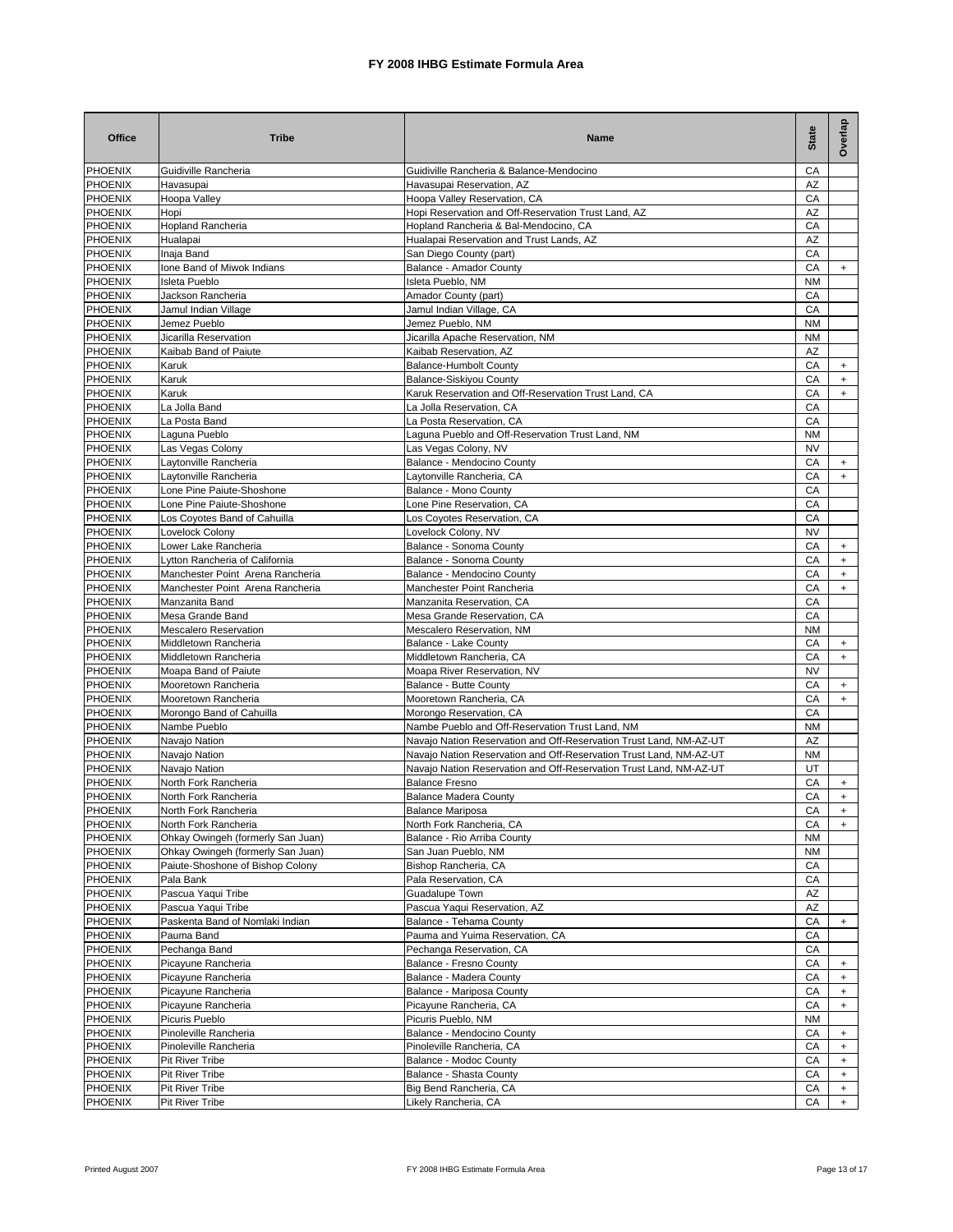| <b>Office</b>                    | <b>Tribe</b>                                                         | Name                                                                               | <b>State</b>    | Overlap          |
|----------------------------------|----------------------------------------------------------------------|------------------------------------------------------------------------------------|-----------------|------------------|
| <b>PHOENIX</b>                   | <b>Pit River Tribe</b>                                               | Lookout Rancheria, CA                                                              | CA              | $+$              |
| <b>PHOENIX</b>                   | Pit River Tribe                                                      | Montgomery Creek Rancheria, CA                                                     | CA              | $+$              |
| <b>PHOENIX</b><br>PHOENIX        | <b>Pit River Tribe</b><br>Pit River Tribe                            | Pit River Trust Lands, CA<br>Roaring Creek Rancheria, CA                           | CA<br>СA        | $+$<br>$\ddot{}$ |
| PHOENIX                          | <b>Pit River Tribe</b>                                               | XL Ranch, CA                                                                       | CA              | $\ddot{}$        |
| PHOENIX                          | Pojoaque Pueblo                                                      | Pojoaque Pueblo, NM                                                                | <b>NM</b>       |                  |
| PHOENIX                          | Potter Valley Rancheria                                              | Balance - Mendocino County                                                         | CA              | $+$              |
| PHOENIX                          | <b>Pyramid Lake Paiute</b>                                           | Pyramid Lake Reservation, NV                                                       | <b>NV</b>       |                  |
| PHOENIX<br>PHOENIX               | <b>Quartz Valley Reservation</b><br><b>Quartz Valley Reservation</b> | Balance - Siskivou Countv<br>Quartz Valley Reservation, CA                         | CA<br>CA        | $+$<br>$+$       |
| <b>PHOENIX</b>                   | Quechan Tribe                                                        | Fort Yuma Reservation, AZ-CA                                                       | AZ              |                  |
| PHOENIX                          | Quechan Tribe                                                        | Fort Yuma Reservation, AZ-CA                                                       | CA              |                  |
| <b>PHOENIX</b>                   | Ramona Band                                                          | Riverside County (part)                                                            | CA              |                  |
| PHOENIX                          | Redding Rancheria                                                    | Balance - Shasta County                                                            | CA              | $\ddot{}$        |
| <b>PHOENIX</b><br><b>PHOENIX</b> | Redding Rancheria<br>Redwood Valley Rancheria                        | Redding Rancheria, CA<br>Balance - Mendocino County                                | CA<br>CA        | $+$<br>$+$       |
| <b>PHOENIX</b>                   | Redwood Valley Rancheria                                             | Redwood Valley Rancheria, CA                                                       | CA              | $+$              |
| <b>PHOENIX</b>                   | Reno-Sparks Colony                                                   | Reno-Sparks Colony, NV                                                             | <b>NV</b>       |                  |
| <b>PHOENIX</b>                   | Resighini Rancheria                                                  | Resighini Rancheria, CA                                                            | CA              |                  |
| <b>PHOENIX</b>                   | <b>Rincon Reservation</b>                                            | Rincon Reservation, CA                                                             | CA              |                  |
| <b>PHOENIX</b>                   | Robinson Rancheria                                                   | Balance - Lake County                                                              | CA              | $\ddot{}$        |
| <b>PHOENIX</b><br><b>PHOENIX</b> | Robinson Rancheria<br>Rohnerville Rancheria Bear River Band          | Robinson Rancheria and Off-Reservation Trust Land, CA<br>Rohnerville Rancheria, CA | CA<br>CA        | $\ddot{}$        |
| <b>PHOENIX</b>                   | Round Valley Reservation                                             | Balance - Mendocino County                                                         | CA              | $\ddot{}$        |
| <b>PHOENIX</b>                   | Round Valley Reservation                                             | Balance - Sonoma County                                                            | CA              | $\ddot{}$        |
| <b>PHOENIX</b>                   | Round Valley Reservation                                             | Round Valley Reservation and Off-Reservation Trust Land, CA                        | CA              | $\ddot{}$        |
| <b>PHOENIX</b>                   | Rumsey Rancheria                                                     | Balance - Yolo County                                                              | CA              | $\ddot{}$        |
| PHOENIX                          | Rumsey Rancheria                                                     | Rumsey Rancheria, CA                                                               | CA              | $\ddot{}$        |
| <b>PHOENIX</b><br><b>PHOENIX</b> | Salt River Plma-Maricopa<br>San Carlos Apache                        | Salt River Reservation, AZ<br>San Carlos Reservation, AZ                           | AZ<br>AZ        |                  |
| <b>PHOENIX</b>                   | San Felipe Pueblo                                                    | San Felipe Pueblo, NM                                                              | <b>NM</b>       |                  |
| <b>PHOENIX</b>                   | San Ildefonso Pueblo                                                 | San Ildefonso Pueblo, NM                                                           | <b>NM</b>       |                  |
| <b>PHOENIX</b>                   | San Juan Southern Paiute Tribe                                       | Balance - Coconino County                                                          | AZ              |                  |
| PHOENIX                          | San Manuel Band                                                      | San Manuel Reservation, CA                                                         | CA              |                  |
| <b>PHOENIX</b>                   | San Pasqual Band                                                     | San Pasqual Reservation, CA                                                        | СA              |                  |
| <b>PHOENIX</b><br><b>PHOENIX</b> | San Rosa Band of Cahuilla<br>Sandia Pueblo                           | Santa Rosa Reservation, CA<br>Sandia Pueblo, NM                                    | CA<br><b>NM</b> |                  |
| <b>PHOENIX</b>                   | Santa Ana Pueblo                                                     | Santa Ana Pueblo, NM                                                               | <b>NM</b>       |                  |
| <b>PHOENIX</b>                   | Santa Clara Pueblo                                                   | Santa Clara Pueblo, NM                                                             | <b>NM</b>       |                  |
| <b>PHOENIX</b>                   | Santa Rosa Rancheria                                                 | Santa Rosa Rancheria, CA                                                           | CA              |                  |
| <b>PHOENIX</b>                   | Santa Ynez Band of Chumash                                           | Santa Ynez Reservation, CA                                                         | СA              |                  |
| <b>PHOENIX</b>                   | Santa Ysabel Reservation                                             | Santa Ysabel Reservation, CA                                                       | CA              |                  |
| <b>PHOENIX</b><br><b>PHOENIX</b> | Santo Domingo Pueblo                                                 | Santo Domingo Pueblo, NM                                                           | <b>NM</b><br>CA |                  |
| <b>PHOENIX</b>                   | Scotts Valley (Pomo)<br>Scotts Valley (Pomo)                         | Balance - Contra Costa County<br>Balance - Lake County                             | СA              | $+$<br>$\ddot{}$ |
| PHOENIX                          | Scotts Valley (Pomo)                                                 | Balance - Mendocino County                                                         | CA              | $+$              |
| <b>PHOENIX</b>                   | Scotts Valley (Pomo)                                                 | Balance - Sonoma County                                                            | CА              |                  |
| <b>PHOENIX</b>                   | Sherwood Valley Rancheria                                            | Balance - Mendocino County                                                         | CA              | $+$              |
| <b>PHOENIX</b>                   | Sherwood Valley Rancheria                                            | Sherwood Valley Rancheria, CA                                                      | СA              | $+$              |
| <b>PHOENIX</b>                   | Shingle Springs Rancheria                                            | <b>Balance El Dorado County</b>                                                    | CA              |                  |
| <b>PHOENIX</b><br><b>PHOENIX</b> | Shingle Springs Rancheria<br>Smith River Rancheria                   | Shingle Springs Rancheria, CA<br>Balance - Coos County                             | СA<br>0R        | $+$              |
| <b>PHOENIX</b>                   | Smith River Rancheria                                                | <b>Balance - Curry County</b>                                                      | СA              | $\ddot{}$        |
| PHOENIX                          | Smith River Rancheria                                                | Balance - Del Norte County                                                         | СA              | $\ddot{}$        |
| <b>PHOENIX</b>                   | Smith River Rancheria                                                | Balance - Humboldt County                                                          | СA              | $\ddot{}$        |
| <b>PHOENIX</b>                   | Smith River Rancheria                                                | Balance - Josephine County                                                         | OR              | $\ddot{}$        |
| <b>PHOENIX</b>                   | Smith River Rancheria                                                | Smith River Rancheria, CA                                                          | СA              | $\ddot{}$        |
| <b>PHOENIX</b><br>PHOENIX        | Soboba Band<br>Stewarts Point Rancheria                              | Soboba Reservation, CA<br>Balance - Sonoma County                                  | СA<br>СA        | $^{+}$           |
| PHOENIX                          | Stewarts Point Rancheria                                             | Stewarts Point Rancheria, CA                                                       | СA              | $+$              |
| PHOENIX                          | Sulphur Bank Rancheria                                               | Balance - Lake County                                                              | СA              | $\ddot{}$        |
| <b>PHOENIX</b>                   | Sulphur Bank Rancheria                                               | Sulphur Bank Rancheria, CA                                                         | СA              | $+$              |
| PHOENIX                          | Summit Lake Paiute Tribe                                             | Summit Lake Reservation, NV                                                        | NV              |                  |
| PHOENIX                          | Susanville Rancheria                                                 | Balance - Lassen County                                                            | СA              |                  |
| PHOENIX<br>PHOENIX               | Susanville Rancheria<br>Sycuan Band of Kumeyaay Nation               | Susanville Rancheria, CA<br>Sycuan Reservation, CA                                 | СA<br>CA        |                  |
| PHOENIX                          | Table Bluff Rancheria Wiyot Tribe                                    | Table Bluff Reservation and Off-Reservation Trust Land, CA                         | СA              |                  |
| PHOENIX                          | Table Mountain Rancheria                                             | Table Mountain Rancheria, CA                                                       | СA              |                  |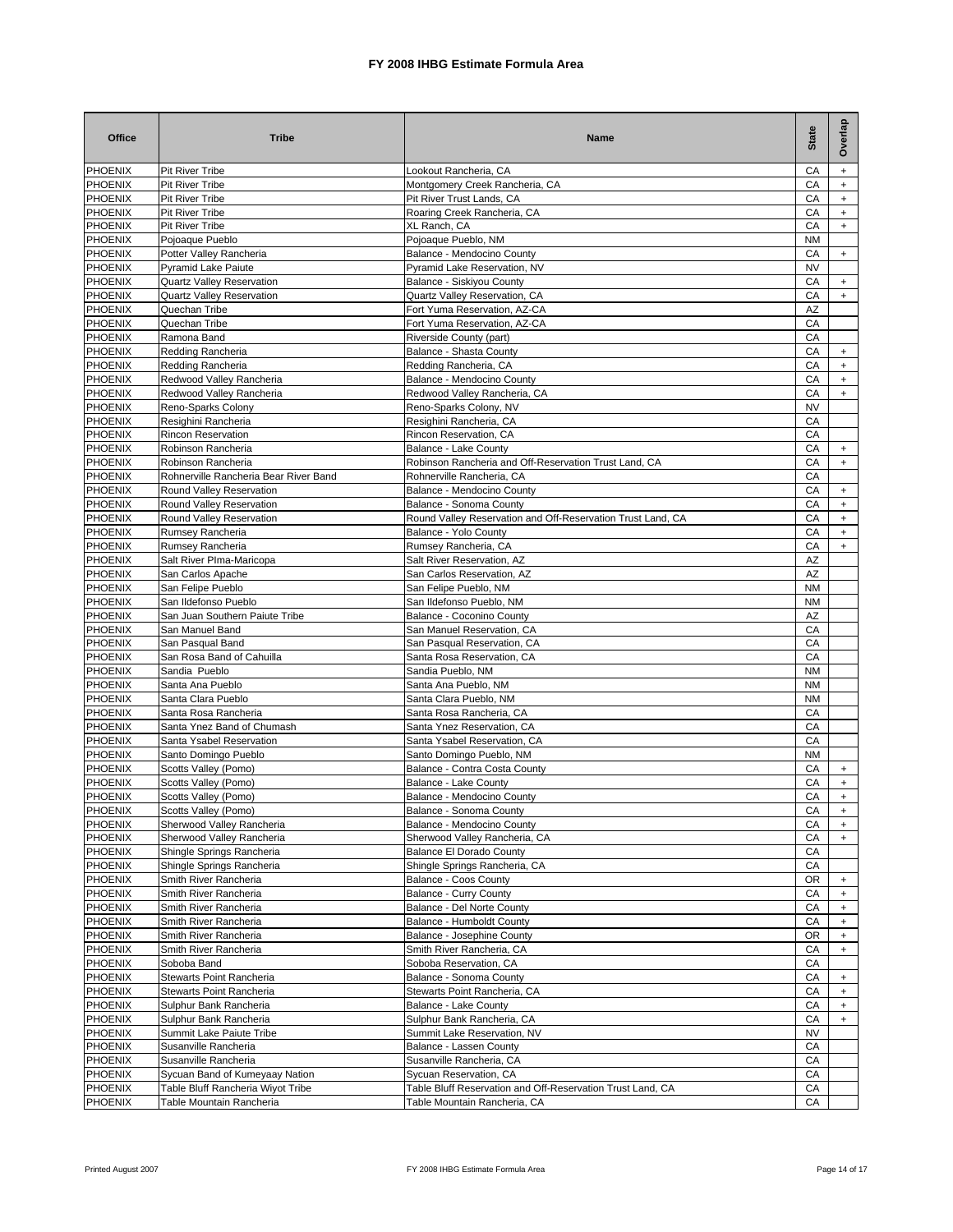| Office         | <b>Tribe</b>                          | <b>Name</b>                                                   | <b>State</b> | Overlap |
|----------------|---------------------------------------|---------------------------------------------------------------|--------------|---------|
| <b>PHOENIX</b> | <b>Taos Pueblo</b>                    | Taos Pueblo and Off-Reservation Trust Land, NM                | <b>NM</b>    |         |
| <b>PHOENIX</b> | Te-Moak                               | Battle Mountain Reservation, NV                               | <b>NV</b>    |         |
| <b>PHOENIX</b> | Te-Moak                               | Elko Colony, NV                                               | <b>NV</b>    |         |
| <b>PHOENIX</b> | Te-Moak                               | South Fork Reservation and Off-Reservation Trust Land, NV     | <b>NV</b>    |         |
| PHOENIX        | Te-Moak                               | Wells Colony, NV                                              | <b>NV</b>    |         |
| <b>PHOENIX</b> | <b>Tesuque Pueblo</b>                 | Tesuque Pueblo and Off-Reservation Trust Land, NM             | <b>NM</b>    |         |
| <b>PHOENIX</b> | Tohono O'Odham Nation                 | Tohono O'odham Reservation and Off-Reservation Trust Land, AZ | AZ           |         |
| <b>PHOENIX</b> | Tonto Apache of Arizona               | Payson (Yavapai-Apache) Community, AZ                         | AZ           |         |
| <b>PHOENIX</b> | Torres-Martinez Band of Cahuilla      | Torres-Martinez Reservation, CA                               | CA           |         |
| <b>PHOENIX</b> | <b>Trinidad Rancheria</b>             | Trinidad Rancheria and Off-Reservation Trust Land, CA         | CA           |         |
| <b>PHOENIX</b> | Tule River Indian Tribe               | Tule River Reservation, CA                                    | CA           |         |
| <b>PHOENIX</b> | Tulomne Rancheria                     | Balance - Tuolumne County                                     | CA           |         |
| <b>PHOENIX</b> | Tulomne Rancheria                     | Tuolumne Rancheria and Off-Reservation Trust Land, CA         | CA           |         |
| <b>PHOENIX</b> | Twenty Nine Palms Band                | Riverside County (part)                                       | CA           |         |
| <b>PHOENIX</b> | Twenty Nine Palms Band                | San Bernardino County (part)                                  | CA           |         |
| <b>PHOENIX</b> | Upper Lake Rancheria Habematolel Pomo | <b>Balance - Lake County</b>                                  | CA           | $+$     |
| <b>PHOENIX</b> | Upper Lake Rancheria Habematolel Pomo | Upper Lake Rancheria, CA                                      | CA           | $+$     |
| <b>PHOENIX</b> | Utu Utu Gwaiti Paiute                 | Benton Paiute Reservation, CA                                 | CA           |         |
| PHOENIX        | Viejas Group of Capitan Grande        | Viejas Rancheria, CA                                          | CA           |         |
| <b>PHOENIX</b> | <b>Walker River Paiute Tribe</b>      | Walker River Reservation, NV                                  | <b>NV</b>    |         |
| <b>PHOENIX</b> | Washoe Tribe                          | Carson Colony, NV                                             | <b>NV</b>    |         |
| <b>PHOENIX</b> | Washoe Tribe                          | Dresslerville Colony, NV                                      | <b>NV</b>    |         |
| PHOENIX        | Washoe Tribe                          | Stewart Community, NV                                         | <b>NV</b>    |         |
| <b>PHOENIX</b> | Washoe Tribe                          | Woodfords Community, CA                                       | CA           |         |
| <b>PHOENIX</b> | White Mountain Apache (Fort Apache)   | Fort Apache Reservation, AZ                                   | AZ           |         |
| PHOENIX        | Winnemucca Colony                     | Winnemucca Colony, NV                                         | <b>NV</b>    |         |
| <b>PHOENIX</b> | Yavapai-Apache (Camp Verde)           | Camp Verde Reservation, AZ                                    | AZ           |         |
| <b>PHOENIX</b> | Yavapai-Prescott                      | Yavapai Reservation, AZ                                       | <b>AZ</b>    |         |
| PHOENIX        | Yerington Paiute Tribe                | Campbell Ranch, NV                                            | <b>NV</b>    |         |
| <b>PHOENIX</b> | Yerington Paiute Tribe                | Yerington Colony, NV                                          | <b>NV</b>    |         |
| <b>PHOENIX</b> | Yomba Shoshone Tribe                  | Yomba Reservation, NV                                         | <b>NV</b>    |         |
| <b>PHOENIX</b> | Ysleta Del Sur                        | Balance - El Paso County                                      | <b>TX</b>    |         |
| PHOENIX        | Ysleta Del Sur                        | Balance - Hudspeth County                                     | <b>TX</b>    |         |
| <b>PHOENIX</b> | Ysleta Del Sur                        | Ysleta Del Sur Pueblo and Off-Reservation Trust Land, TX      | <b>TX</b>    |         |
| PHOENIX        | Yurok Tribe                           | Balance - Del Norte County                                    | CA           | $+$     |
| <b>PHOENIX</b> | Yurok Tribe                           | Balance - Humboldt County                                     | CA           | $+$     |
| PHOENIX        | Yurok Tribe                           | Yurok Reservation, CA                                         | CA           | $+$     |
| <b>PHOENIX</b> | Zia Pueblo                            | Zia Pueblo and Off-Reservation Trust Land, NM                 | <b>NM</b>    |         |
| <b>PHOENIX</b> | Zuni Tribe                            | Zuni Reservation and Off-Reservation Trust Land, AZ-NM        | AZ           |         |
| <b>PHOENIX</b> | Zuni Tribe                            | Zuni Reservation and Off-Reservation Trust Land, AZ-NM        | <b>NM</b>    |         |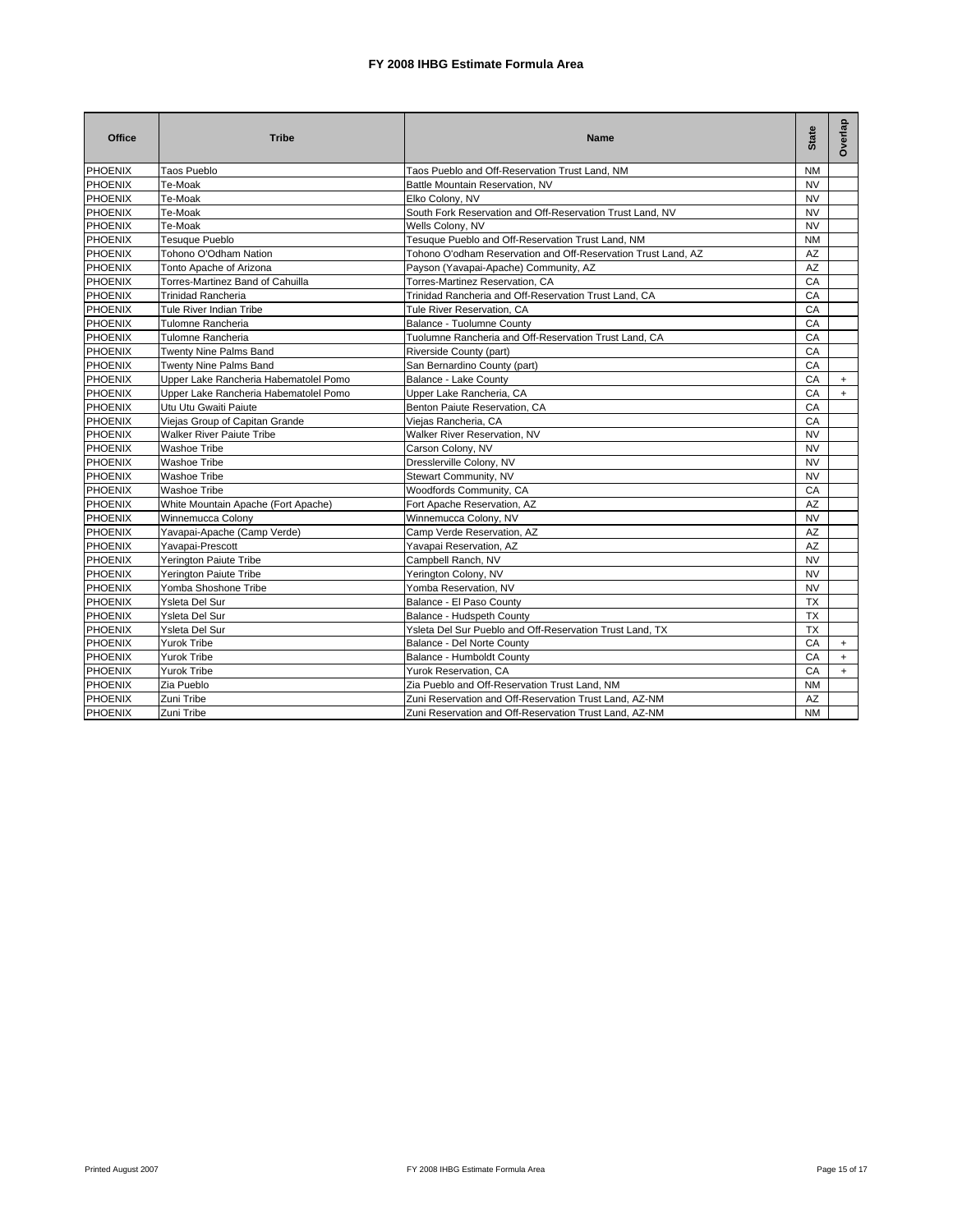| <b>Office</b>                    | <b>Tribe</b>                                                 | Name                                                                                                           | <b>State</b>           | Overlap                                                              |
|----------------------------------|--------------------------------------------------------------|----------------------------------------------------------------------------------------------------------------|------------------------|----------------------------------------------------------------------|
| <b>SEATTLE</b>                   | <b>Burns-Paiute Colony</b>                                   | <b>Balance - Harney County</b>                                                                                 | OR                     |                                                                      |
| <b>SEATTLE</b>                   | <b>Burns-Paiute Colony</b>                                   | Burns Paiute Colony and Off-Reservation Trust Land, OR                                                         | OR                     |                                                                      |
| <b>SEATTLE</b><br><b>SEATTLE</b> | <b>Chehalis Confederated Tribes</b><br>Coeur D'Alene Tribe   | Chehalis Reservation, WA<br>Coeur d'Alene Reservation. ID                                                      | <b>WA</b><br>ID        |                                                                      |
| <b>SEATTLE</b>                   | <b>Colville Confederated Tribes</b>                          | Balance - Douglas County                                                                                       | <b>WA</b>              |                                                                      |
| <b>SEATTLE</b>                   | <b>Colville Confederated Tribes</b>                          | Balance - Ferry County                                                                                         | <b>WA</b>              |                                                                      |
| <b>SEATTLE</b>                   | <b>Colville Confederated Tribes</b>                          | <b>Balance - Grant County</b>                                                                                  | <b>WA</b>              |                                                                      |
| <b>SEATTLE</b>                   | <b>Colville Confederated Tribes</b>                          | Balance - Okanogan County                                                                                      | <b>WA</b>              |                                                                      |
| <b>SEATTLE</b>                   | <b>Colville Confederated Tribes</b>                          | <b>Balance - Stevens County</b>                                                                                | <b>WA</b>              |                                                                      |
| <b>SEATTLE</b>                   | <b>Colville Confederated Tribes</b>                          | Colville Reservation and Off-Reservation Trust Land, WA                                                        | WA                     |                                                                      |
| <b>SEATTLE</b>                   | Coos Bay Confederated Tribes                                 | Balance - Coos County                                                                                          | OR                     | $\ddot{}$                                                            |
| <b>SEATTLE</b><br><b>SEATTLE</b> | Coos Bay Confederated Tribes<br>Coos Bay Confederated Tribes | Balance - Curry County<br><b>Balance - Douglas County</b>                                                      | CA<br>OR               | $\ddot{}$<br>$\ddot{}$                                               |
| <b>SEATTLE</b>                   | Coos Bay Confederated Tribes                                 | Balance - Lane County                                                                                          | OR                     | $\ddot{}$                                                            |
| <b>SEATTLE</b>                   | Coos Bay Confederated Tribes                                 | Balance - Lincoln County                                                                                       | OR                     | $\ddot{}$                                                            |
| <b>SEATTLE</b>                   | Coos Bay Confederated Tribes                                 | Coos, Lower Umpqua, and Siuslaw Reservation and Off-Reservation Trust Land, OR                                 | OR                     | $\begin{array}{c} + \end{array}$                                     |
| <b>SEATTLE</b>                   | Coquille Indian Tribe                                        | Balance - Coos County                                                                                          | <b>OR</b>              | $\begin{array}{c} + \end{array}$                                     |
| <b>SEATTLE</b>                   | Coquille Indian Tribe                                        | Balance - Curry County                                                                                         | OR                     | $\ddot{}$                                                            |
| <b>SEATTLE</b>                   | Coquille Indian Tribe                                        | <b>Balance - Douglas County</b>                                                                                | <b>OR</b>              | $\ddot{}$                                                            |
| <b>SEATTLE</b>                   | Coquille Indian Tribe                                        | Balance - Jackson County                                                                                       | OR                     | $\ddag$                                                              |
| <b>SEATTLE</b>                   | Coquille Indian Tribe                                        | Balance - Lane County                                                                                          | OR                     | $\begin{array}{c} + \end{array}$                                     |
| <b>SEATTLE</b><br><b>SEATTLE</b> | Coquille Indian Tribe<br>Coquille Indian Tribe               | Coquille Reservation and Off-Reservation Trust Land, OR<br>ille Reservation and Off-Reservation Trust Land, OR | OR<br>OR               | $\ddot{}$<br>$\ddot{}$                                               |
| <b>SEATTLE</b>                   | <b>Cow Creek Tribes</b>                                      | Balance - Coos County                                                                                          | OR                     | $\ddot{}$                                                            |
| <b>SEATTLE</b>                   | <b>Cow Creek Tribes</b>                                      | Balance - Deschutes County                                                                                     | OR                     | $\ddot{}$                                                            |
| <b>SEATTLE</b>                   | <b>Cow Creek Tribes</b>                                      | <b>Balance - Douglas County</b>                                                                                | OR                     | $\ddot{}$                                                            |
| <b>SEATTLE</b>                   | <b>Cow Creek Tribes</b>                                      | Balance - Jackson County                                                                                       | OR                     | $\ddot{}$                                                            |
| <b>SEATTLE</b>                   | <b>Cow Creek Tribes</b>                                      | Balance - Josephine County                                                                                     | OR                     | $\ddot{}$                                                            |
| <b>SEATTLE</b>                   | <b>Cow Creek Tribes</b>                                      | Balance - Klamath County                                                                                       | <b>OR</b>              | $\ddot{}$                                                            |
| <b>SEATTLE</b>                   | <b>Cow Creek Tribes</b>                                      | Balance - Lane County                                                                                          | <b>OR</b>              | $+$                                                                  |
| <b>SEATTLE</b>                   | <b>Cow Creek Tribes</b>                                      | Cow Creek Reservation, SD                                                                                      | 0R                     | $\ddot{}$                                                            |
| <b>SEATTLE</b>                   | <b>Cowlitz Tribe</b>                                         | <b>Balance - Clark County</b>                                                                                  | <b>WA</b>              |                                                                      |
| <b>SEATTLE</b><br><b>SEATTLE</b> | <b>Cowlitz Tribe</b><br><b>Cowlitz Tribe</b>                 | <b>Balance - Cowlitz County</b><br>Balance - Lewis County                                                      | <b>WA</b><br><b>WA</b> |                                                                      |
| SEATTLE                          | Cowlitz Tribe                                                | Balance - Skamania County                                                                                      | WA                     |                                                                      |
| <b>SEATTLE</b>                   | Fort Hall Shoshone-Bannock                                   | Fort Hall Reservation and Off-Reservation Trust Land, ID                                                       | ID                     |                                                                      |
| <b>SEATTLE</b>                   | <b>Grand Ronde Confederated Tribes</b>                       | <b>Balance - Marion County</b>                                                                                 | OR                     | $+$                                                                  |
| <b>SEATTLE</b>                   | <b>Grand Ronde Confederated Tribes</b>                       | Balance - Multnomah County                                                                                     | OR                     | $+$                                                                  |
| <b>SEATTLE</b>                   | <b>Grand Ronde Confederated Tribes</b>                       | Balance - Polk County                                                                                          | OR                     | $\ddot{}$                                                            |
| <b>SEATTLE</b>                   | <b>Grand Ronde Confederated Tribes</b>                       | Balance - Tillamook County                                                                                     | OR                     | $+$                                                                  |
| <b>SEATTLE</b>                   | <b>Grand Ronde Confederated Tribes</b>                       | Balance - Washington County                                                                                    | OR                     | $\ddot{}$                                                            |
| <b>SEATTLE</b>                   | <b>Grand Ronde Confederated Tribes</b>                       | Balance - Yamhill County                                                                                       | OR                     | $\begin{array}{c} + \end{array}$                                     |
| <b>SEATTLE</b><br><b>SEATTLE</b> | <b>Grand Ronde Confederated Tribes</b><br>Hoh Indian Tribe   | Grand Ronde Reservation, OR                                                                                    | OR<br><b>WA</b>        | $\ddot{}$                                                            |
| <b>SEATTLE</b>                   | Hoh Indian Tribe                                             | Balance - Clallam County<br>Balance - Grays Harbor County                                                      | WA                     | $\begin{array}{c} + \end{array}$<br>$\begin{array}{c} + \end{array}$ |
| <b>SEATTLE</b>                   | Hoh Indian Tribe                                             | Hoh Reservation, WA                                                                                            | WA                     | $\ddot{}$                                                            |
| <b>SEATTLE</b>                   | Jamestown S'Klallam Tribe                                    | Balance - Clallam County                                                                                       | WA                     |                                                                      |
| <b>SEATTLE</b>                   | Jamestown S'Klallam Tribe                                    | Balance - Jefferson County                                                                                     | WA                     | $\ddot{}$                                                            |
| <b>SEATTLE</b>                   | Jamestown S'Klallam Tribe                                    | Jamestown S'Klallam Reservation and Off-Reservation Trust Land, WA                                             | WA                     | $+$                                                                  |
| <b>SEATTLE</b>                   | Kalispel Indian Community                                    | Kalispel Reservation, WA                                                                                       | WA                     |                                                                      |
| <b>SEATTLE</b>                   | Klamath Tribes                                               | Balance - Klamath County                                                                                       | OR                     | $\ddot{}$                                                            |
| <b>SEATTLE</b>                   | Klamath Tribes                                               | Klamath Reservation, OR                                                                                        | OR                     | $+$                                                                  |
| <b>SEATTLE</b>                   | Kootenai Tribe                                               | Kootenai Reservation, ID                                                                                       | ID<br><b>WA</b>        |                                                                      |
| <b>SEATTLE</b><br><b>SEATTLE</b> | Lower Elwha Tribal Community<br>Lower Elwha Tribal Community | Balance - Clallam County<br>Lower Elwha Reservation and Off-Reservation Trust Land, WA                         | <b>WA</b>              | $+$<br>$\ddot{}$                                                     |
| <b>SEATTLE</b>                   | Lummi Tribe                                                  | Lummi Reservation, WA                                                                                          | WA                     | $+$                                                                  |
| <b>SEATTLE</b>                   | Lummi Tribe                                                  | Whatcom County (part)                                                                                          | <b>WA</b>              | $+$                                                                  |
| <b>SEATTLE</b>                   | Makah Indian Tribe                                           | Makah Reservation, WA                                                                                          | <b>WA</b>              |                                                                      |
| <b>SEATTLE</b>                   | Muckleshoot Indian Tribe                                     | Muckleshoot Reservation and Off-Reservation Trust Land, WA                                                     | <b>WA</b>              |                                                                      |
| <b>SEATTLE</b>                   | Nez Perce Tribe                                              | Nez Perce Reservation, ID                                                                                      | ID                     |                                                                      |
| <b>SEATTLE</b>                   | Nisqually Indian Community                                   | Balance - Thurston County                                                                                      | WA                     | $\ddot{}$                                                            |
| <b>SEATTLE</b>                   | Nisqually Indian Community                                   | Nisqually Reservation, WA                                                                                      | <b>WA</b>              | $\ddot{}$                                                            |
| <b>SEATTLE</b>                   | Nisqually Indian Community<br>Nooksack Tribe                 | Pierce County (part)<br>Balance - Whatcom County                                                               | WA<br>WA               | $\ddot{}$                                                            |
| <b>SEATTLE</b><br><b>SEATTLE</b> | Nooksack Tribe                                               | Nooksack Reservation and Off-Reservation Trust Land, WA                                                        | WA                     | $\ddot{}$<br>$\ddot{}$                                               |
| <b>SEATTLE</b>                   | Port Gamble Indian Community                                 | Balance - Kitsap County                                                                                        | WA                     | $\ddot{}$                                                            |
| <b>SEATTLE</b>                   | Port Gamble Indian Community                                 | Port Gamble Reservation, WA                                                                                    | WA                     | $\ddot{}$                                                            |
| <b>SEATTLE</b>                   | <b>Puyallup Tribe</b>                                        | Balance - Pierce County                                                                                        | WA                     | $+$                                                                  |